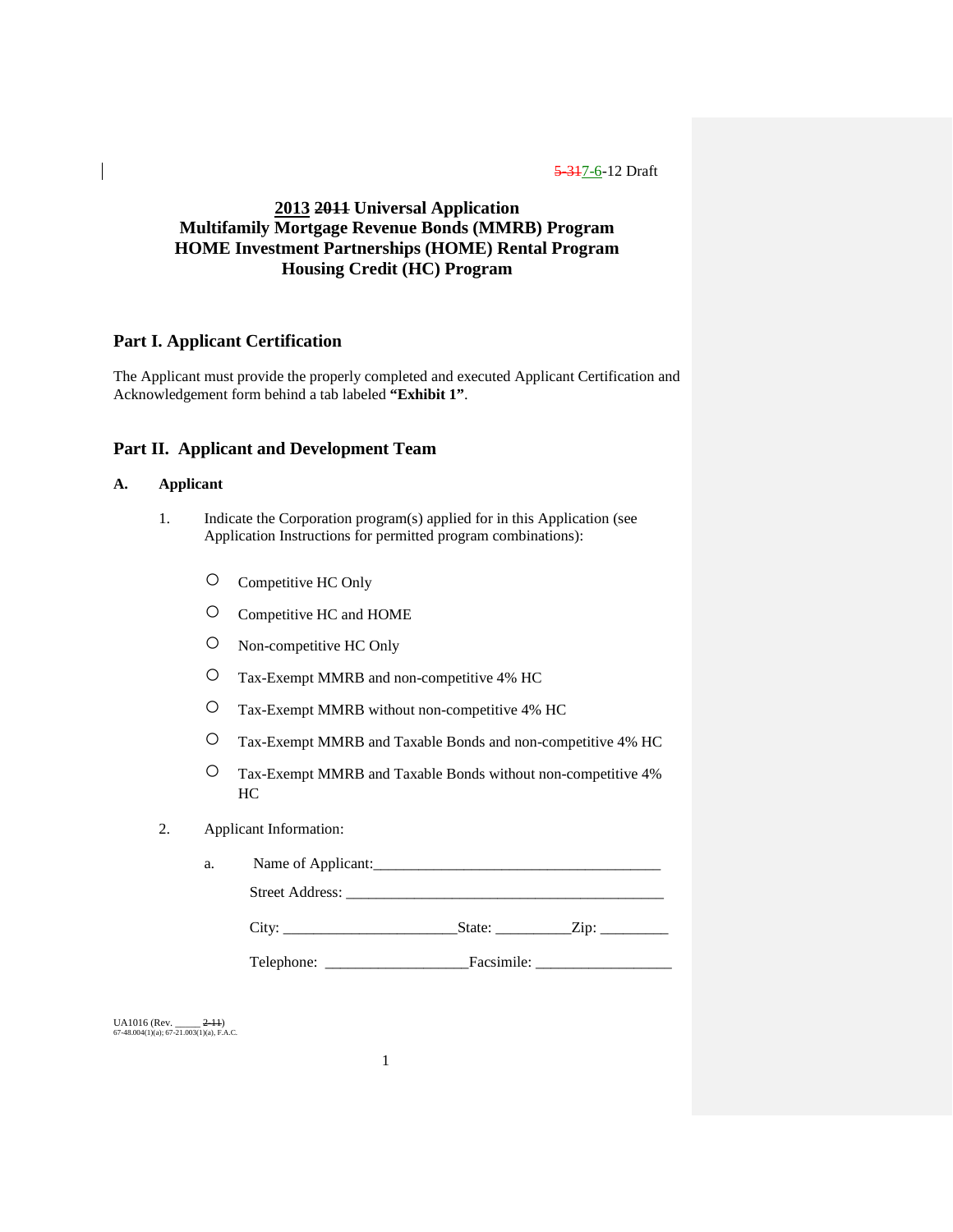|                                                                    |        | E-Mail Address:                                                                                                                                                    |            |     |                                                |   |                                                         |                                                                                                                                                                     |
|--------------------------------------------------------------------|--------|--------------------------------------------------------------------------------------------------------------------------------------------------------------------|------------|-----|------------------------------------------------|---|---------------------------------------------------------|---------------------------------------------------------------------------------------------------------------------------------------------------------------------|
| b.                                                                 |        |                                                                                                                                                                    |            |     | Federal Employer Identification Number: ______ |   |                                                         |                                                                                                                                                                     |
|                                                                    |        | If not yet obtained, provide a copy of the completed, submitted<br>application for the Federal Employer Identification Number behind a<br>tab labeled "Exhibit 2". |            |     |                                                |   |                                                         |                                                                                                                                                                     |
| c.                                                                 |        | Is Applicant a legally formed entity qualified to do business in the<br>state of Florida as of the Application Deadline?                                           |            |     |                                                |   |                                                         |                                                                                                                                                                     |
|                                                                    | О      | Yes                                                                                                                                                                |            | O   | N <sub>o</sub>                                 |   |                                                         |                                                                                                                                                                     |
|                                                                    |        |                                                                                                                                                                    |            |     |                                                |   |                                                         | Provide required documentation behind a tab labeled "Exhibit 3".                                                                                                    |
| d.                                                                 |        | liability company?                                                                                                                                                 |            |     |                                                |   |                                                         | If applying for HC: Is the Applicant a limited partnership or limited                                                                                               |
|                                                                    | Ő      | Yes                                                                                                                                                                |            | O   | N <sub>o</sub>                                 |   |                                                         |                                                                                                                                                                     |
| e.                                                                 |        |                                                                                                                                                                    |            |     |                                                |   | Is the Applicant applying as a Non-Profit organization? |                                                                                                                                                                     |
|                                                                    | Ő      | Yes                                                                                                                                                                |            | Ő   | N <sub>o</sub>                                 |   |                                                         |                                                                                                                                                                     |
|                                                                    | below. | If "Yes", the Applicant must respond to questions $(1)$ and $(2)$ below.<br>If "No", skip Non-Profit status questions and proceed to question 3.                   |            |     |                                                |   |                                                         |                                                                                                                                                                     |
|                                                                    | (1)    | entity:                                                                                                                                                            |            |     |                                                |   |                                                         | Provide the following documentation for each Non-Profit                                                                                                             |
|                                                                    |        | (a)                                                                                                                                                                | and        |     |                                                |   |                                                         | attorney opinion letter behind a tab labeled "Exhibit 4";                                                                                                           |
|                                                                    |        | (b)                                                                                                                                                                | $5$ ".     |     |                                                |   |                                                         | IRS determination letter behind a tab labeled "Exhibit                                                                                                              |
|                                                                    | (2)    | Answer the following questions:                                                                                                                                    |            |     |                                                |   |                                                         |                                                                                                                                                                     |
|                                                                    |        | (a)                                                                                                                                                                |            |     |                                                |   | state statute if incorporated outside Florida?          | Is the Applicant or one of its general partners or<br>managing members incorporated as a Non-Profit entity<br>pursuant to Chapter 617, Florida Statutes, or similar |
|                                                                    |        |                                                                                                                                                                    | $\bigcirc$ | Yes |                                                | Ω | N <sub>0</sub>                                          |                                                                                                                                                                     |
|                                                                    |        |                                                                                                                                                                    |            |     |                                                |   |                                                         |                                                                                                                                                                     |
| UA1016 (Rev.<br>$2-11$<br>67-48.004(1)(a); 67-21.003(1)(a), F.A.C. |        |                                                                                                                                                                    |            |     |                                                |   |                                                         |                                                                                                                                                                     |

 $\begin{array}{c} \hline \end{array}$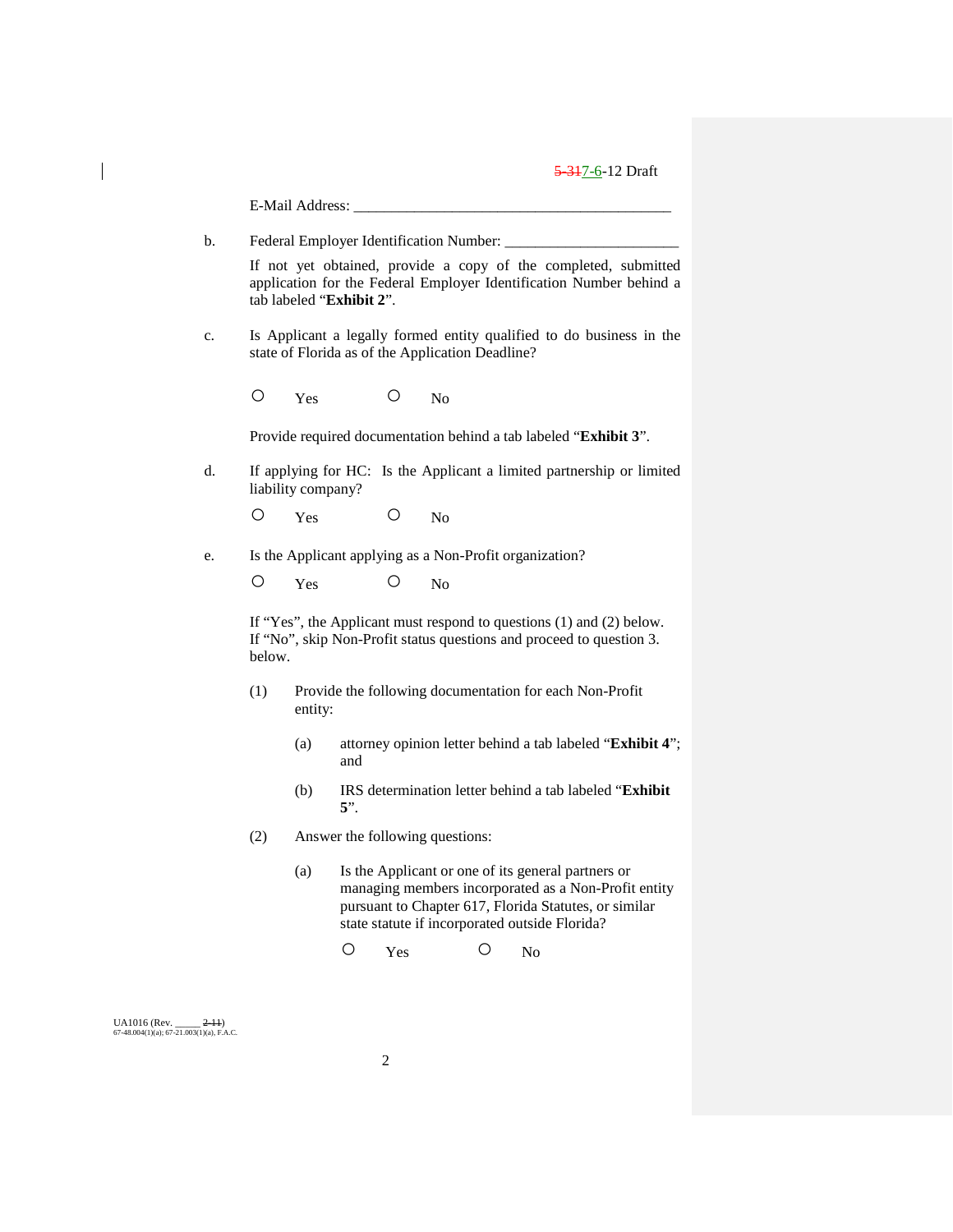If "No", is the Applicant or one of its general partners or managing members a wholly-owned subsidiary of a Non-Profit entity formed pursuant to Chapter 617, Florida Statutes, or similar state statute if incorporated outside Florida?

O Yes O No

(b) Is the Applicant or one of its general partners or managing members a  $501(c)(3)$  or  $501(c)(4)$  Non-Profit entity or is the Applicant or one of its general partners or managing members a wholly-owned subsidiary of a 501(c)(3) or 501(c)(4) Non-Profit entity?

O Yes O No

(c) Does the Non-Profit entity have an ownership interest, either directly or indirectly, in the general partner or general partnership interest or in the managing member or the managing member's interest in the Applicant?

O Yes O No

If "Yes", state the percentage owned in the general partnership or managing member interest:  $\%$ 

- (d) Percentage of Developer's fee that will go to the Non-Profit entity: \_\_\_\_\_\_\_\_\_\_\_\_\_%
- (e) Provide the description/explanation of the role of the Non-Profit entity behind a tab labeled **"Exhibit 6"**.
- (f) Provide the names and addresses of the members of the governing board of the Non-Profit entity behind a tab labeled **"Exhibit 7"**.
- (g) For each Non-Profit entity, provide the articles of incorporation demonstrating that one of the purposes of the Non-Profit entity is to foster low-income housing behind a tab labeled **"Exhibit 8"**.
- (h) Year Non-Profit entity was incorporated:  $\frac{1}{(yyyy)}$

(i) Is the Non-Profit entity affiliated with or controlled by a for-profit entity within the meaning of Section 42(h), Internal Revenue Code?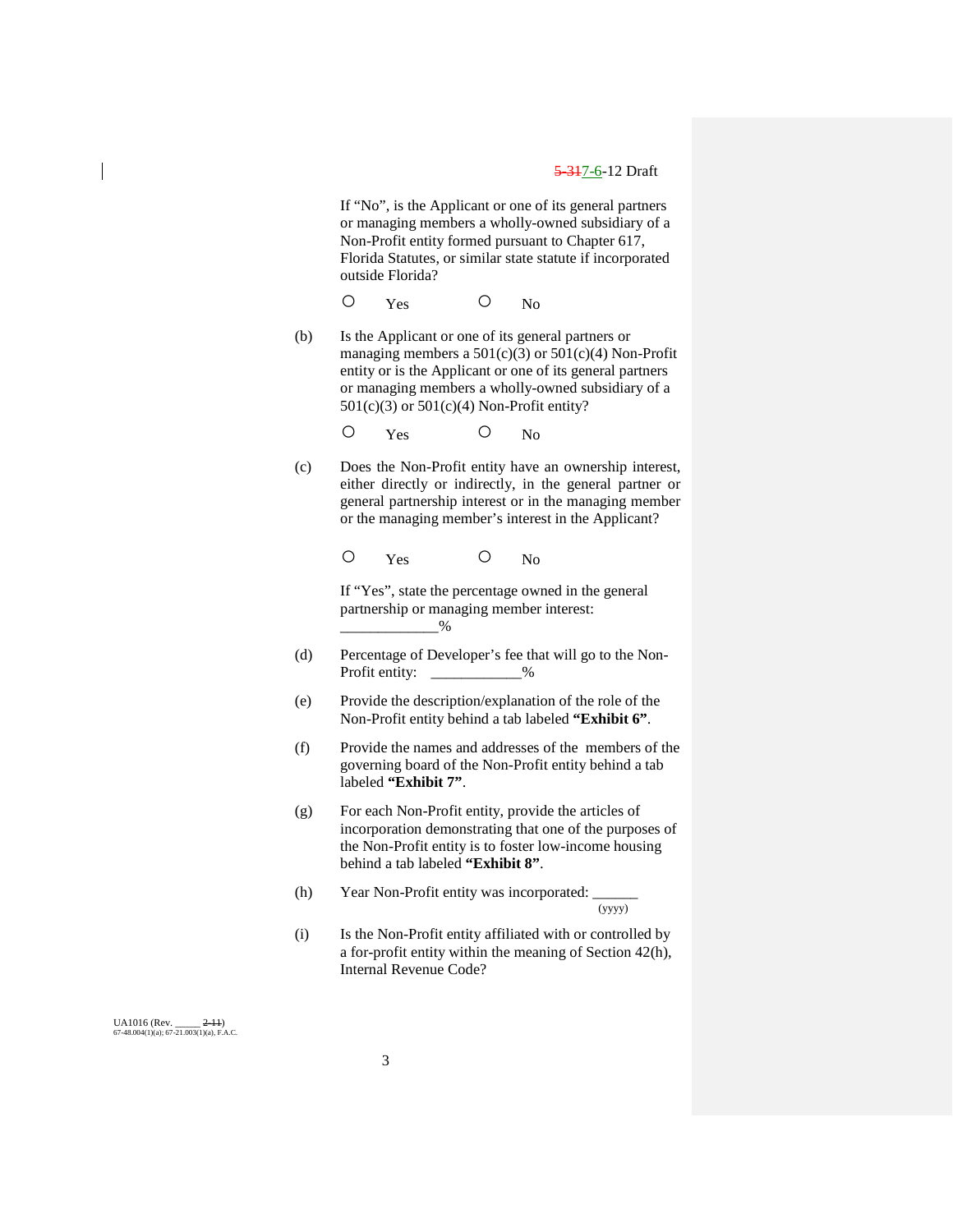| O | Yes If "Yes", state name of the for-profit |
|---|--------------------------------------------|
|   | entity:                                    |

| N۵ |
|----|
|    |

- 3. Provide the required information for the Applicant and for each Developer behind a tab labeled "**Exhibit 9**".
- 4. Contact Person for this Application:

| First Name:            | Middle Initial: |
|------------------------|-----------------|
| Last Name:             |                 |
| <b>Street Address:</b> |                 |

\_\_\_\_\_\_\_\_\_\_\_\_\_\_\_\_\_\_\_\_\_\_\_\_\_\_\_\_\_\_\_\_\_\_\_\_\_\_\_\_\_\_\_\_\_\_\_\_\_\_\_\_\_\_\_\_\_\_\_\_

| ⌒ |  |
|---|--|
|   |  |

| Telephone: | Facsimile: |
|------------|------------|
|------------|------------|

| E-Mail Address:            |  |
|----------------------------|--|
| Relationship to Applicant: |  |

5. If Applying for HOME: Is the Applicant applying as a Community Housing Development Organization (CHDO)?

O Yes O No

If "Yes", state CHDO Name:\_\_\_\_\_\_\_\_\_\_\_\_\_\_\_\_\_\_\_\_\_\_\_\_\_\_\_\_\_\_\_\_\_\_ and provide the required information behind a tab labeled **"Exhibit 9-A"**.

#### **B. Development Team**

- 1. Developer(s) and  $\Theta$  Principal(s) of Developer(s):
	- a. State the nName of each Developer (include all co-Developers) and provide behind a tab labeled **"Exhibit 10"** the required Certificate of Good Standing for each stated Developer entity that is not a natural person: \_\_\_\_\_\_\_\_\_\_\_\_\_\_\_\_\_\_\_\_\_\_\_\_\_\_\_\_\_\_\_\_\_\_\_\_\_\_\_\_\_\_\_\_\_\_\_\_\_\_\_\_

\_\_\_\_\_\_\_\_\_\_\_\_\_\_\_\_\_\_\_\_\_\_\_\_\_\_\_\_\_\_\_\_\_\_\_\_\_\_\_\_\_\_\_\_\_\_\_\_\_\_\_\_ \_\_\_\_\_\_\_\_\_\_\_\_\_\_\_\_\_\_\_\_\_\_\_\_\_\_\_\_\_\_\_\_\_\_\_\_\_\_\_\_\_\_\_\_\_\_\_\_\_\_\_\_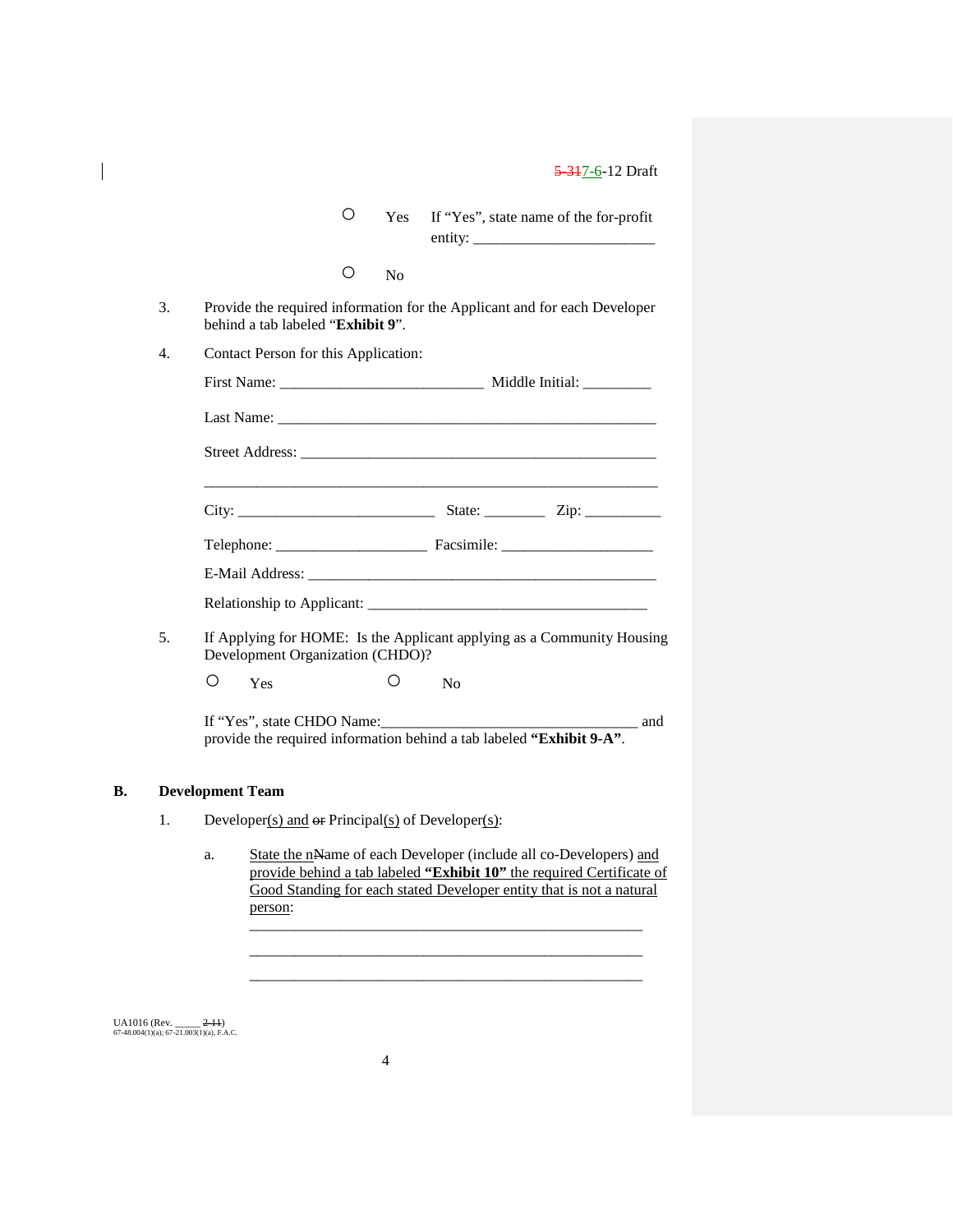### b. General Experience

- (1) For each experienced Developer, provide an executed Developer or Principal of Developer Certification form, behind a tab labeled "**Exhibit 10**", certifying to the required experience with three (3) completed affordable rental housing developments, as outlined in the Instructions.
- (2) For each experienced Principal of Developer Certification form included in the Application, also provide a prior experience chart for the experienced Principal, behind a tab labeled "**Exhibit 10**", reflecting the required information for the three (3) completed affordable rental housing developments.
- (3) For each co-Developer without the required experience, provide the requested information behind a tab labeled "**Exhibit 10"**.
- c. Housing Credit Development Experience
	- (1) Has a Principal of the Developer completed at least three (3) Housing Credit developments as outlined in Part II.B.1.c.(1) of the Instructions?

O Yes O No

If "Yes", provide a prior experience chart, behind a tab labeled "**Exhibit 10**", reflecting the required information for the three (3) Housing Credit developments.

- or
- (2) Does a Principal of the Developer meet the criteria regarding all Competitive Housing Credits received from Florida Housing and all non-competitive Housing Credits received from Florida Housing to be used in conjunction with SAIL or HOME, as outlined in Part II.B.1.c.(2) of the Instructions?

O Yes O No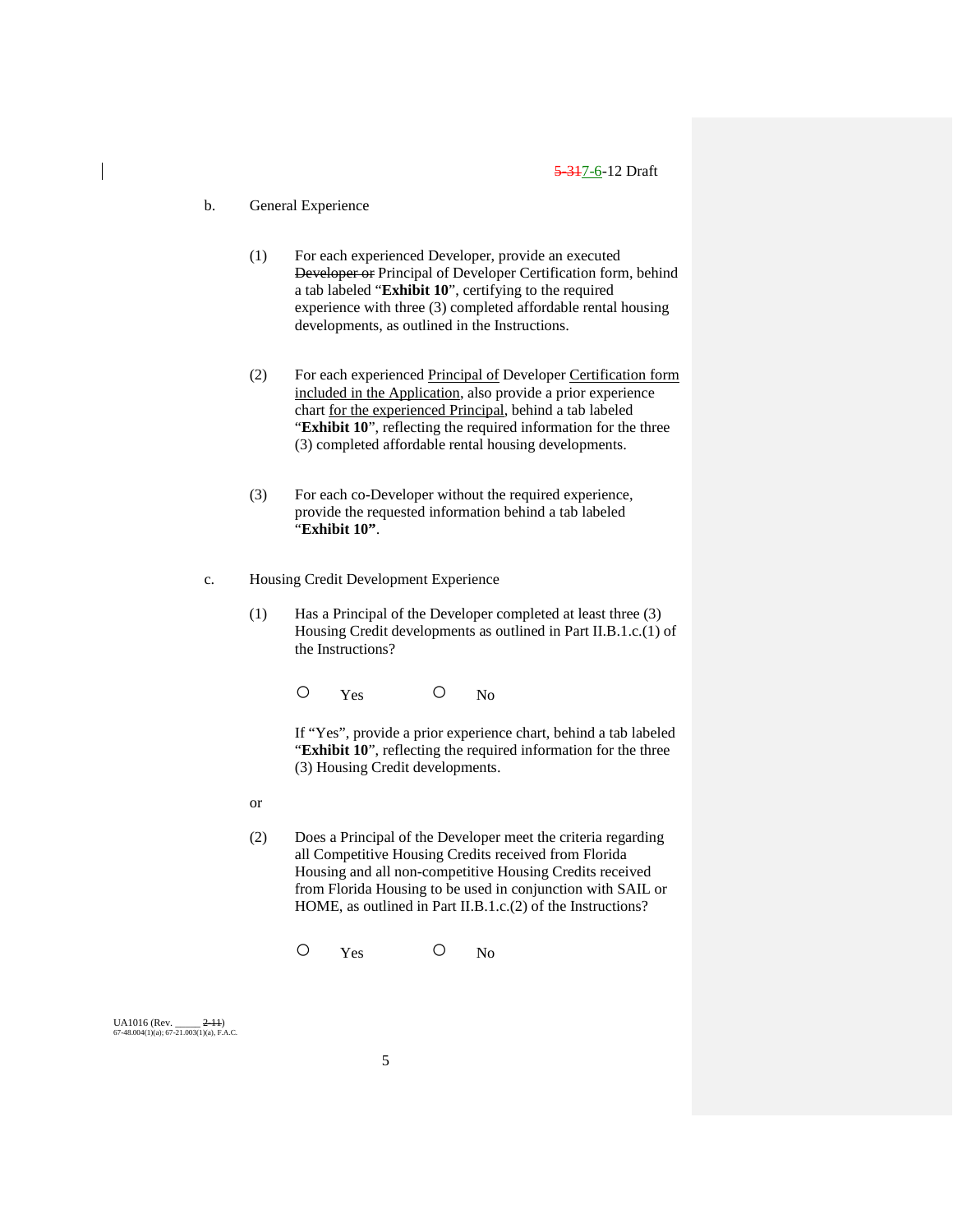If "Yes", provide a prior experience chart, behind a tab labeled "**Exhibit 10**", reflecting the required information for the applicable Developments.

or

(3) Has a Principal of the Developer completed at least 1,000 Housing Credit units in the state of Florida as outlined in Part II.B.1.c.(3) of the Instructions?

O Yes O No

If "Yes", provide a prior experience chart, behind a tab labeled "**Exhibit 10**", reflecting the required information for the applicable Developments.

- 2. Management Company or principal of Management Company:
	- a. Provide the executed Management Company or Principal of Management Company Certification form behind a tab labeled "**Exhibit 11**".
	- b. Provide a Management Company's or principal of Management Company's prior experience chart behind a tab labeled "**Exhibit 11**".
- 3. General Contractor or qualifying agent of General Contractor:
	- a. Provide the executed General Contractor or Qualifying Agent of General Contractor Certification form behind a tab labeled "**Exhibit 12**".
	- b. Provide a prior experience chart, behind a tab labeled "**Exhibit 12**", reflecting the required information for the two (2) completed developments.
	- Florida General Contractor Ranking Preference

(1) Domicile Category –

(a) Is the principal office of the General Contractor or qualifying agent of the General Contractor located in the state of Florida?

 $\overline{\mathsf{O}}$   $\mathsf{Yes}$   $\overline{\mathsf{O}}$   $\mathsf{N}\mathsf{o}$ 

If "Yes", indicate which party meets this criteria: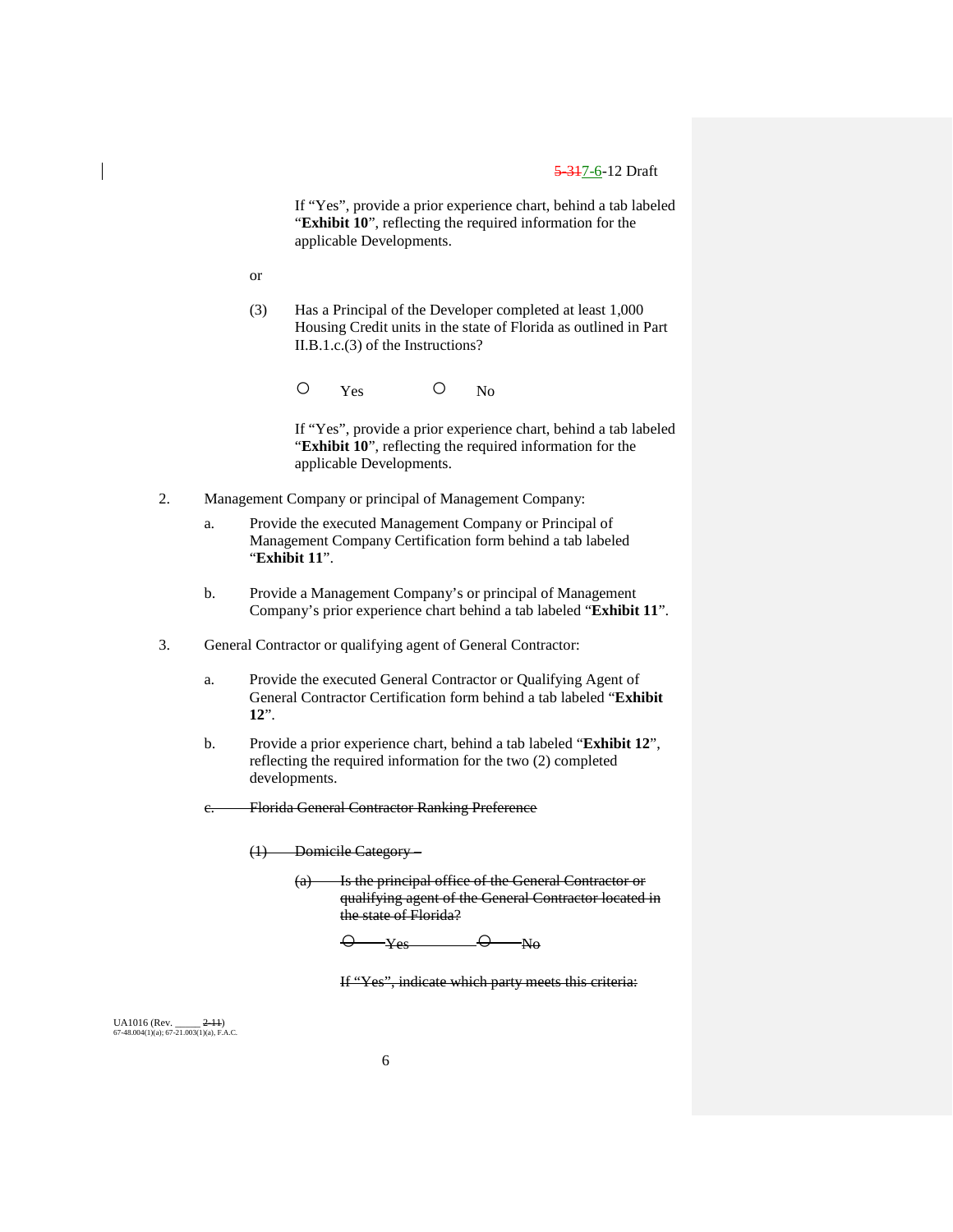|                           | $\Theta$ General Contractor                                                                                                                                                                                                                                                      |
|---------------------------|----------------------------------------------------------------------------------------------------------------------------------------------------------------------------------------------------------------------------------------------------------------------------------|
|                           | <del>Q Qualifying agent of the General Contractor</del>                                                                                                                                                                                                                          |
| and                       |                                                                                                                                                                                                                                                                                  |
| $\left(\mathbf{b}\right)$ | Do a majority of the principals and financial<br>beneficiaries of the General Contractor or qualifying<br>agent of the General Contractor (as defined in Part<br>II.B.3.e.(1)(b) of the Instructions) reside in the state of<br>Elorida?<br>$\Theta$ y <sub>es</sub> $\Theta$ No |
|                           | If "Yes", indicate which party meets this criteria and<br>provide a list of the principals and financial<br>beneficiaries of the applicable party (General<br>Contractor or qualifying agent) behind a tab labeled<br>"Exhibit 12"                                               |
|                           | $\Theta$ General Contractor                                                                                                                                                                                                                                                      |
|                           | Qualifying agent of the General Contractor                                                                                                                                                                                                                                       |
|                           |                                                                                                                                                                                                                                                                                  |

or

(2) Substantial Experience Category –

Has the General Contractor or qualifying agent of the General Contractor completed at least five (5) Developments using funds either provided by or administered by Florida Housing as outlined in Part II.B.3.c.(2) of the Instructions?

 $\overline{\Theta}$  Yes  $\overline{\Theta}$  No

If "Yes", provide a prior experience chart, behind a tab labeled "**Exhibit 12**", reflecting the required information for the five (5) Florida Housing funded Developments.

4. Architect:

Provide the executed Architect Certification form behind a tab labeled "**Exhibit 13**".

5. Attorney: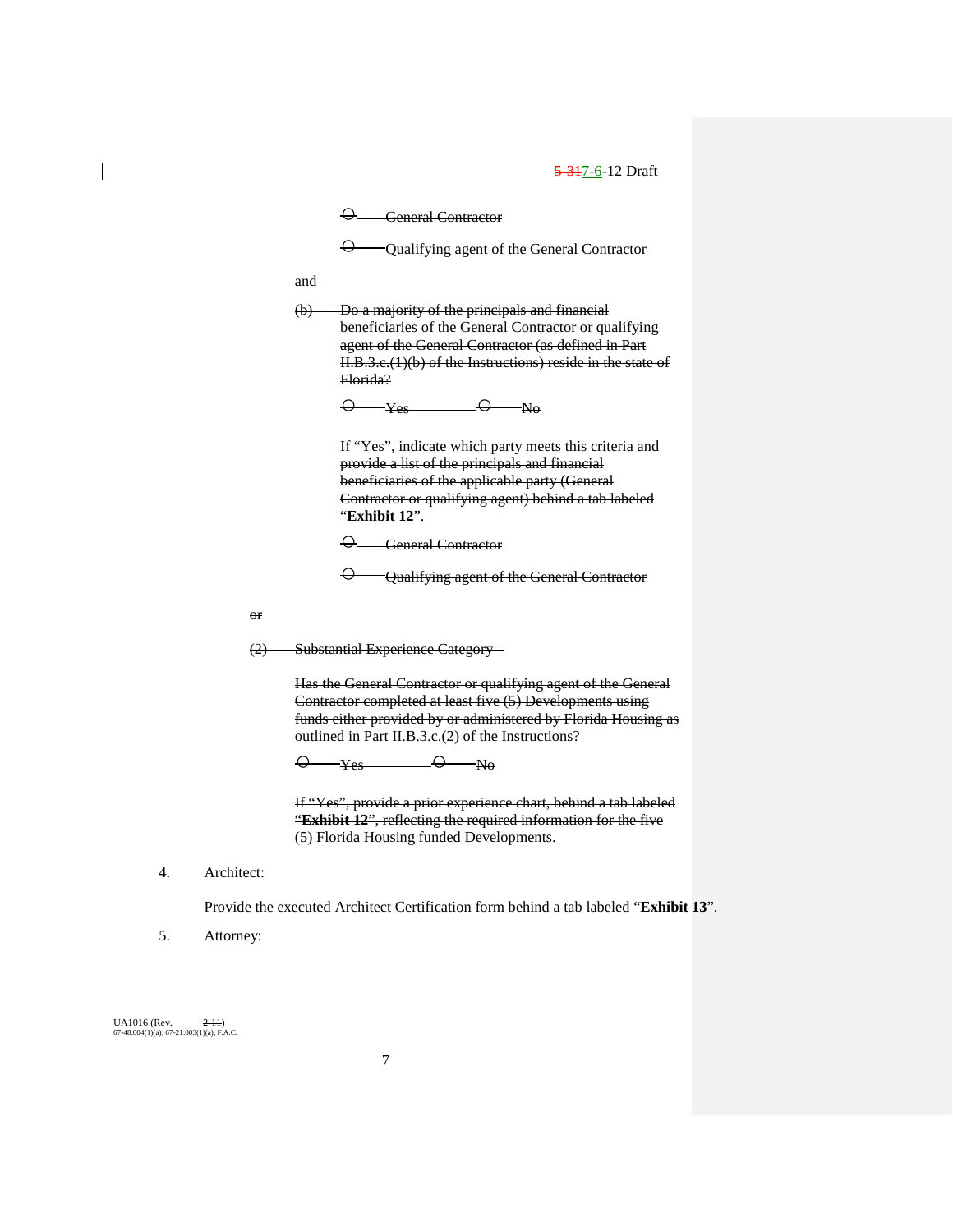- a. MMRB and HOME Applicants provide the executed Attorney (MMRB or HOME) Certification form behind a tab labeled "**Exhibit 14**".
- b. HC Applicants provide the executed Attorney (HC) Certification form behind a tab labeled "**Exhibit 15**".
- 6. Accountant:

Provide the executed Accountant Certification form behind a tab labeled "**Exhibit 16**".

- 7. Service Provider (Assisted Living Facility (ALF) Developments only):
	- a. Provide the executed Service Provider or Principal of Service Provider Certification form behind a tab labeled "**Exhibit 17**".
	- b. Provide a Service Provider's or principal of Service Provider's prior experience chart behind a tab labeled "**Exhibit 17**".
- 8. Guarantor(s) Information (MMRB Applicants only):

Provide the Guarantor Information Chart behind a tab labeled "**Exhibit 18"**.

9. Rate of Florida Job Creation Ranking Preference

#### **Part III. Proposed Development**

#### **A. General Development Information**

- 1. Name of proposed Development:
- 2. Location of Development Site:
	- a. County:
	- b. Address of Development Site:

Select the question(s) below that best applies to the proposed Development - question  $(1)$  or question  $(2)$  or both questions  $(1)$  and (2) and provide the applicable information. If question (2) is selected, the Applicant must also select either question  $(2)(a)$  or question  $(2)(b)$ below and, if question (2)(a) is selected, the name of the city must be stated.

 $\Box \Theta$  (1) The following address has been assigned by the USPS: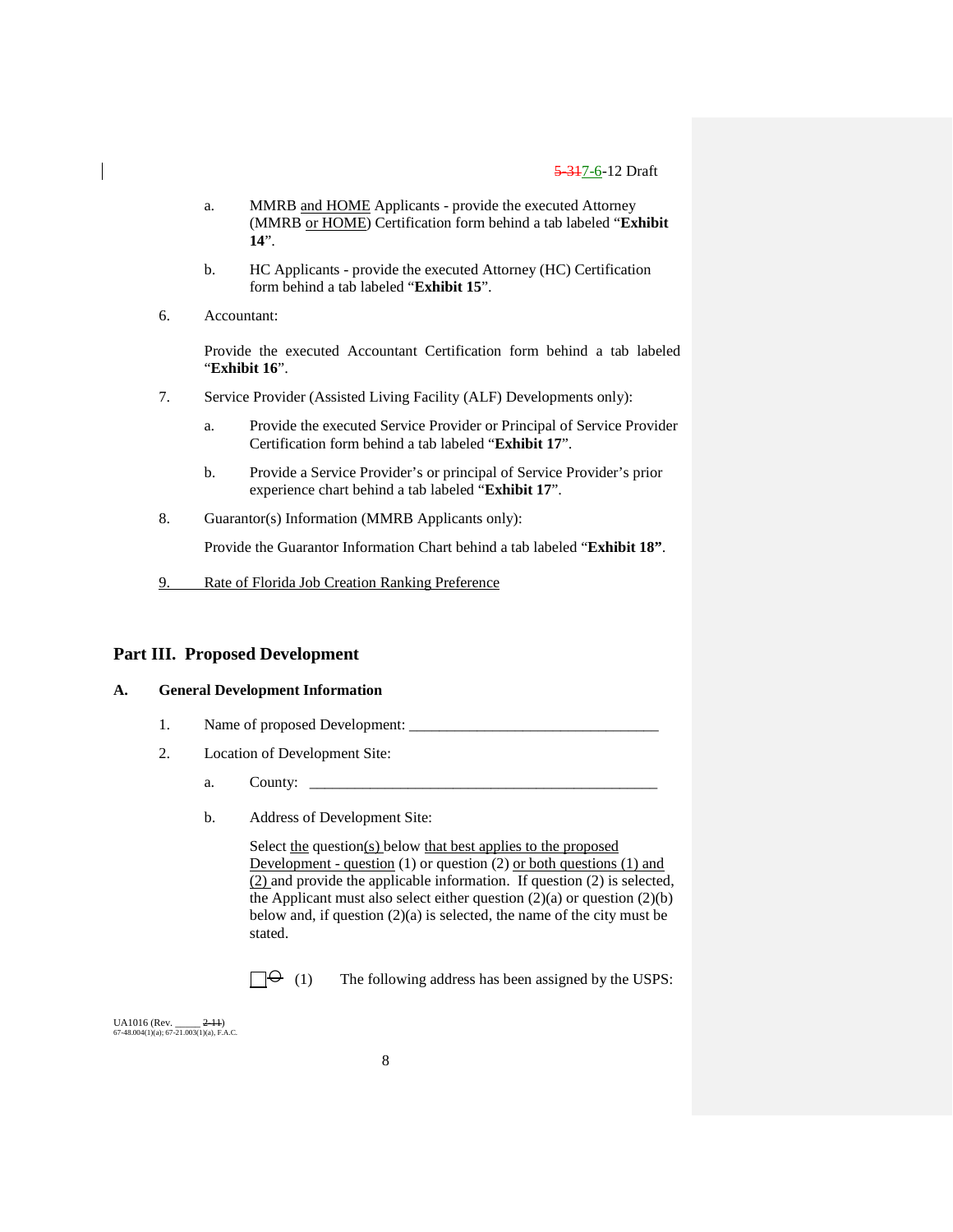|         |     |                           | (Address Number and Street) |                                                                                                                                               |
|---------|-----|---------------------------|-----------------------------|-----------------------------------------------------------------------------------------------------------------------------------------------|
|         |     |                           |                             |                                                                                                                                               |
|         |     |                           |                             |                                                                                                                                               |
|         |     | (City)                    |                             |                                                                                                                                               |
| and/or  |     |                           |                             |                                                                                                                                               |
| ⊢       | (2) |                           |                             | The address has not yet been assigned by the USPS:                                                                                            |
|         |     |                           |                             | (Street Name and closest designated intersection)                                                                                             |
|         | and |                           |                             |                                                                                                                                               |
|         | Ω   | (a)                       | city limits of: __          | The proposed Development is located within the<br>(Name of City)                                                                              |
|         | or  |                           |                             |                                                                                                                                               |
|         | О   | (b)                       |                             | The proposed Development is located within the<br>unincorporated area of the County.                                                          |
|         |     |                           |                             | Will the Development consist of Scattered Sites?                                                                                              |
| O       | Yes |                           | $\circ$                     | N <sub>0</sub>                                                                                                                                |
|         |     | tab labeled "Exhibit 19". |                             | If "Yes", for each of the Scattered Sites, provide the Address, total<br>number of units, and the latitude and longitude coordinates behind a |
| F.A.C.? |     |                           |                             | Does the location of the proposed Development qualify as an Urban<br>In-Fill Development, as defined in Rule Chapters 67-21 and 67-48,        |
| $\circ$ | Yes |                           | Ő                           | N <sub>0</sub>                                                                                                                                |
|         |     |                           |                             | If "Yes", to qualify as an Urban In-Fill Development for purposes of                                                                          |

this Application, provide a properly completed and executed Local

UA1016 (Rev. \_\_\_\_\_ <del>2-11</del>)<br>67-48.004(1)(a); 67-21.003(1)(a), F.A.C.

 $\overline{\phantom{a}}$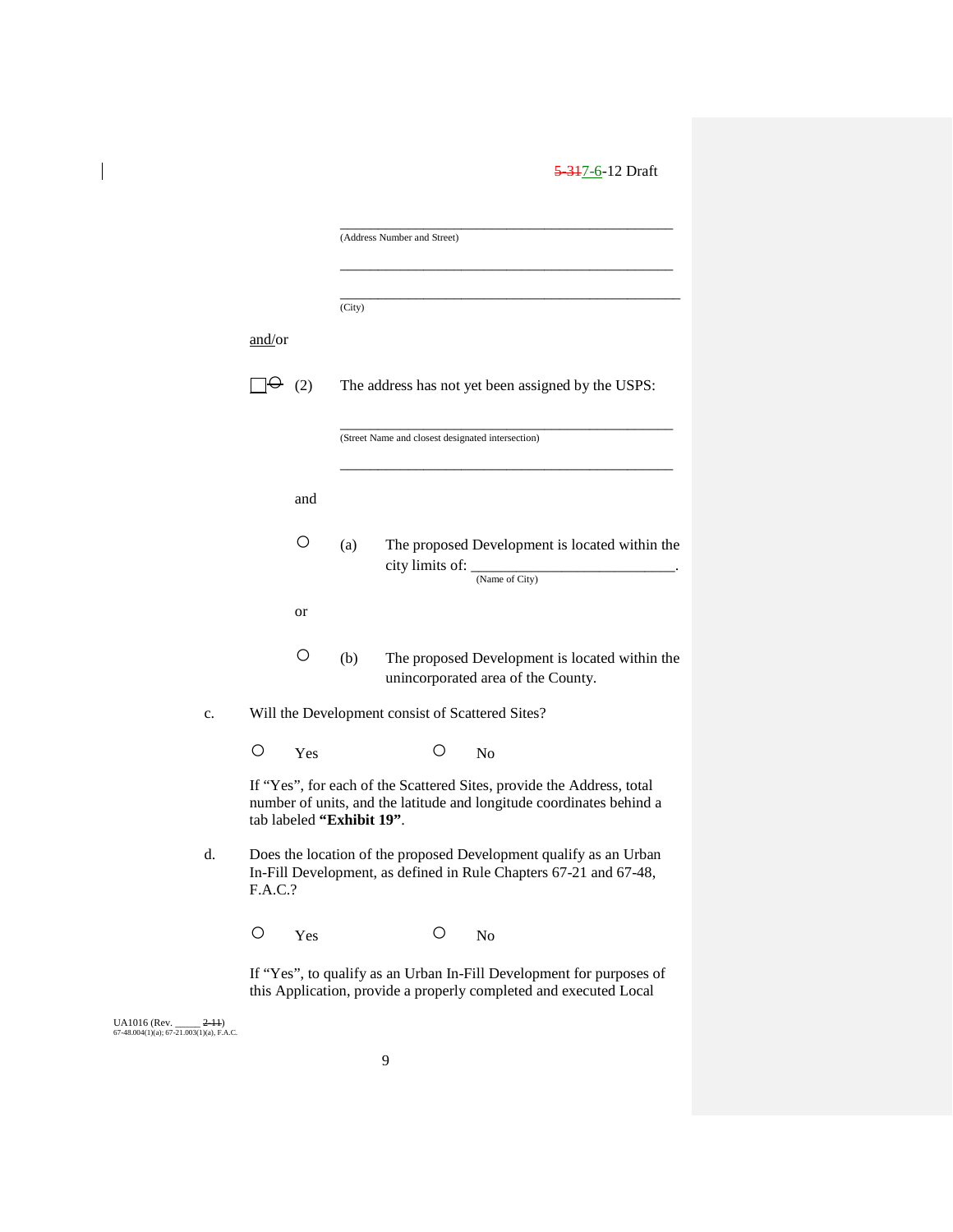Government Verification of Qualification as Urban In-Fill Development form behind a tab labeled **"Exhibit 20"**.

e. If requesting Competitive HC, dDoes the Application involve a site with an existing Declaration of Trust between a Public Housing Authority and HUD?

 $O$  Yes  $O$  No  $O$  N/A

If "Yes", to be eligible for the Proximity Tie-Breaker Tier 1 Score boost the Applicant must meet all of the criteria outlined in Part III.A.2.e. of the Instructions and provide the required documentation behind a tab labeled "**Exhibit 20**".

f. If requesting Competitive HC, dDoes the proposed Development qualify as a Public Housing Revitalization Development?

 $O$  Yes  $O$  No  $O$  N/A

If "Yes", to qualify as a Public Housing Revitalization Development for purposes of this Application, the Applicant must meet all of the criteria outlined in Part III.A.2.f. of the Instructions and provide a properly completed and executed Local Government Certification of Public Housing Revitalization in a Local Community Redevelopment or Revitalization Plan form behind a tab labeled "**Exhibit 20**".

g. If requesting Competitive HC, ils the proposed Development being revitalized utilizing HOPE VI funding?

 $O$  Yes  $O$  No  $O$  N/A

If "Yes", to qualify as a HOPE VI Development for purposes of this Application, the proposed Development must meet all of the requirements set out in Part III.A.2.g. of the Instructions and the Applicant must provide the required documentation behind a tab labeled **"Exhibit 20"** .

- h. If requesting Competitive HC, dDoes the proposed Development qualify as a TOD Development?
	- $O$  Yes  $O$  No  $O$  N/A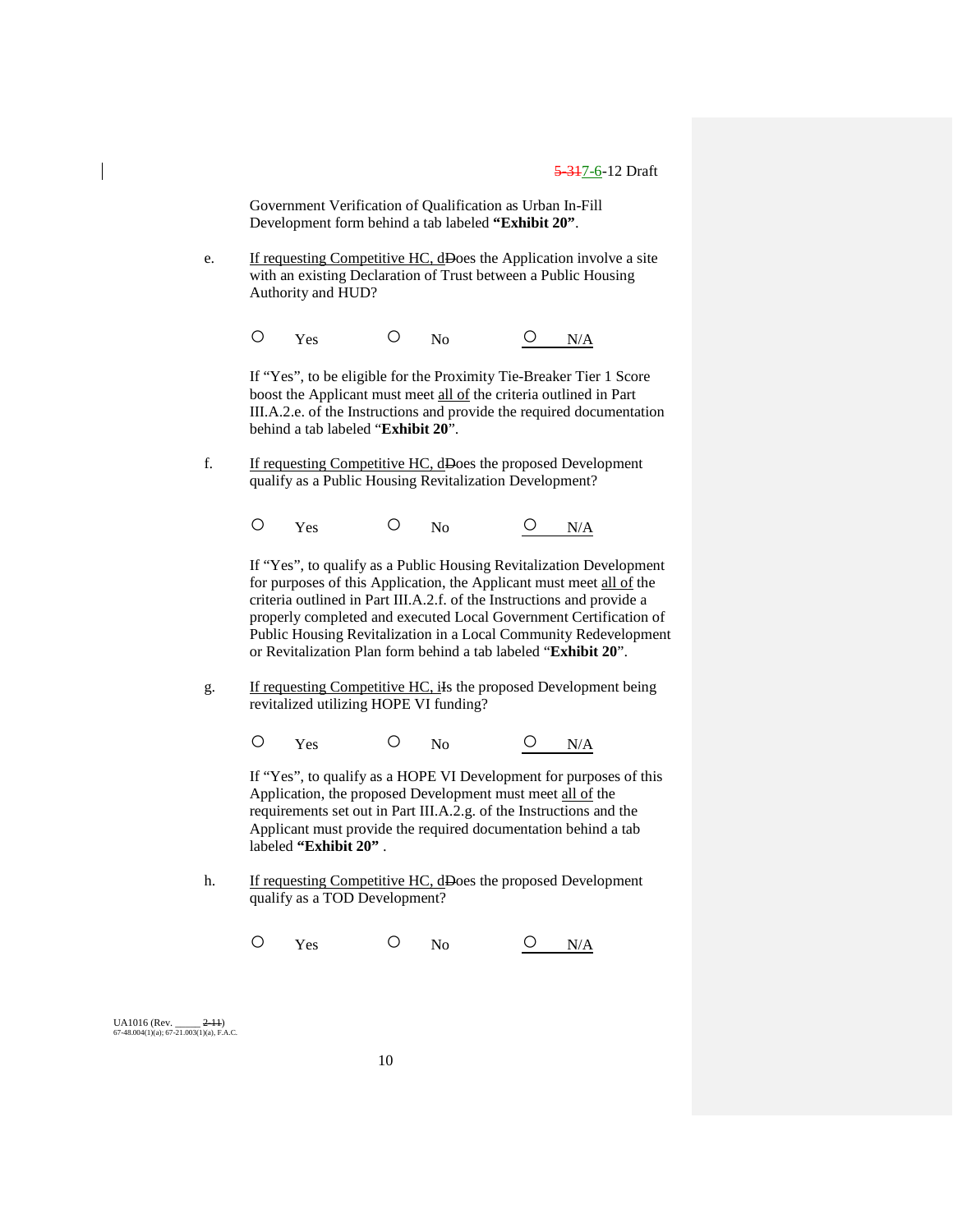If "Yes", to qualify as a TOD Development for purposes of this Application, the proposed Development must meet all of the criteria outlined in Part III.A.2.h. of the Instructions and the properly completed and executed Local Government Verification of Qualification as a TOD Development form must be provided behind a tab labeled **"Exhibit 20"**.

- i. Is proposed Development located in the Florida Keys Area?
	- O Yes O No
- j. Local Jurisdiction:
	- (1) Name of local jurisdiction where Development is located: \_\_\_\_\_\_\_\_\_\_\_\_\_\_\_\_\_\_\_\_\_\_\_\_. If Development is located within a municipality (incorporated city, town, or village) the municipality must be specified.
	- (2) Chief elected official of jurisdiction:

|  | Middle Initial: ______                           |
|--|--------------------------------------------------|
|  |                                                  |
|  |                                                  |
|  |                                                  |
|  | State: $\qquad \qquad \text{Zip:} \qquad \qquad$ |
|  |                                                  |

- k. Competitive HC and non-competitive HC Applicants must complete questions (1) through (4) below:
	- (1) Difficult Development Area (DDA) and Qualified Census Tract (QCT):
		- (a) Is the proposed Development located in a DDA, as defined in Section 42(d)(5)(B)(iii), IRC, as amended, or in the 2012 QAP?
			- O Yes O No

If "Yes", indicate which DDA: \_\_\_\_\_\_\_\_\_\_\_\_\_\_\_\_

- (b) Is the proposed Development located in a QCT as defined in Section  $42(d)(5)(B)(ii)$ , IRC, as amended?
	- O Yes O No

If "Yes", indicate QCT Number: \_\_\_\_\_\_\_\_\_\_\_\_\_\_ and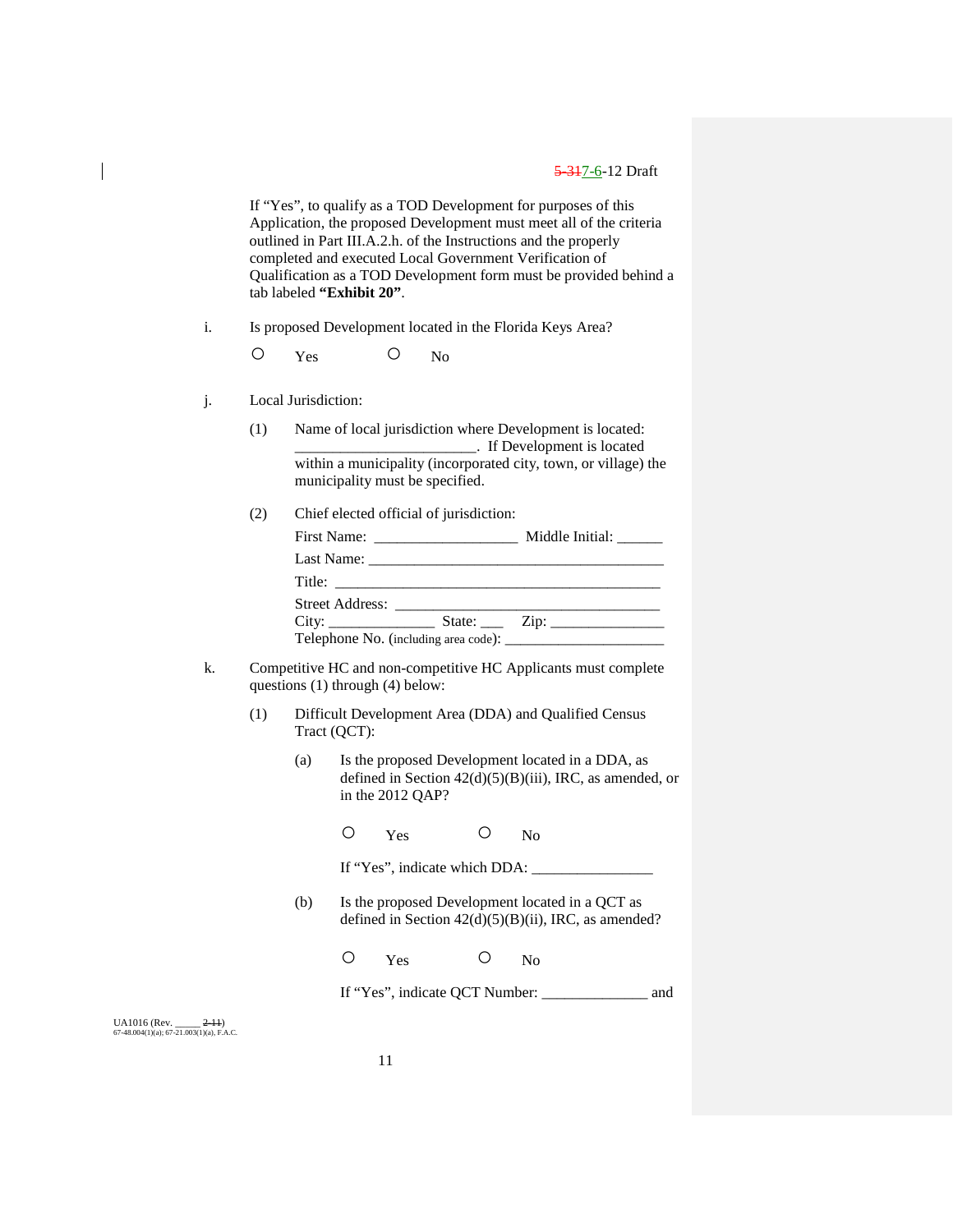provide a copy of a letter from the local planning office or census bureau which verifies that the proposed Development is located in the referenced QCT behind a tab labeled "**Exhibit 21**".

(c) If the answer to question  $(1)(a)$  and/or  $(1)(b)$  above is "Yes", is the proposed Development the a part first phase of a multiphase Development, as defined in Part III.A.2.k.(1)(c) of the Instructions?

O Yes O No

If "Yes" and the proposed Development is an additional phase of a previously funded multi-phase Development, provide the require information regarding the previously funded phase(s).

(2) Is the Applicant applying for Housing Credits for eligible acquisition expenses?

O Yes O No

If "Yes", answer questions (a) through (g) below:

- (a) Is/are the building(s) acquired or to be acquired from a related party?
	- O Yes O No
- $(b)$  Name of previous owner:
- (c) Relationship to Applicant: \_\_\_\_\_\_\_\_\_\_\_\_\_\_\_\_\_\_\_\_\_\_\_
- (d) Date Development originally placed in service: (mm/dd/yyyy)
- (e) Date (mm/dd/yyyy) and cost of last rehabilitation: \_\_\_\_\_\_\_
- (f) Describe acquisition facts and circumstances relative to Section 42(d), IRC ("10-year rule"):

\_\_\_\_\_\_\_\_\_\_\_\_\_\_\_\_\_\_\_\_\_\_\_\_\_\_\_\_\_\_\_\_\_\_\_\_\_\_\_\_\_\_\_\_\_

\_\_\_\_\_\_\_\_\_\_\_\_\_\_\_\_\_\_\_\_\_\_\_\_\_\_\_\_\_\_\_\_\_\_\_\_\_\_\_\_\_\_\_\_\_ \_\_\_\_\_\_\_\_\_\_\_\_\_\_\_\_\_\_\_\_\_\_\_\_\_\_\_\_\_\_\_\_\_\_\_\_\_\_\_\_\_\_\_\_\_

(g) Is a waiver of the 10-year rule being sought by the Applicant?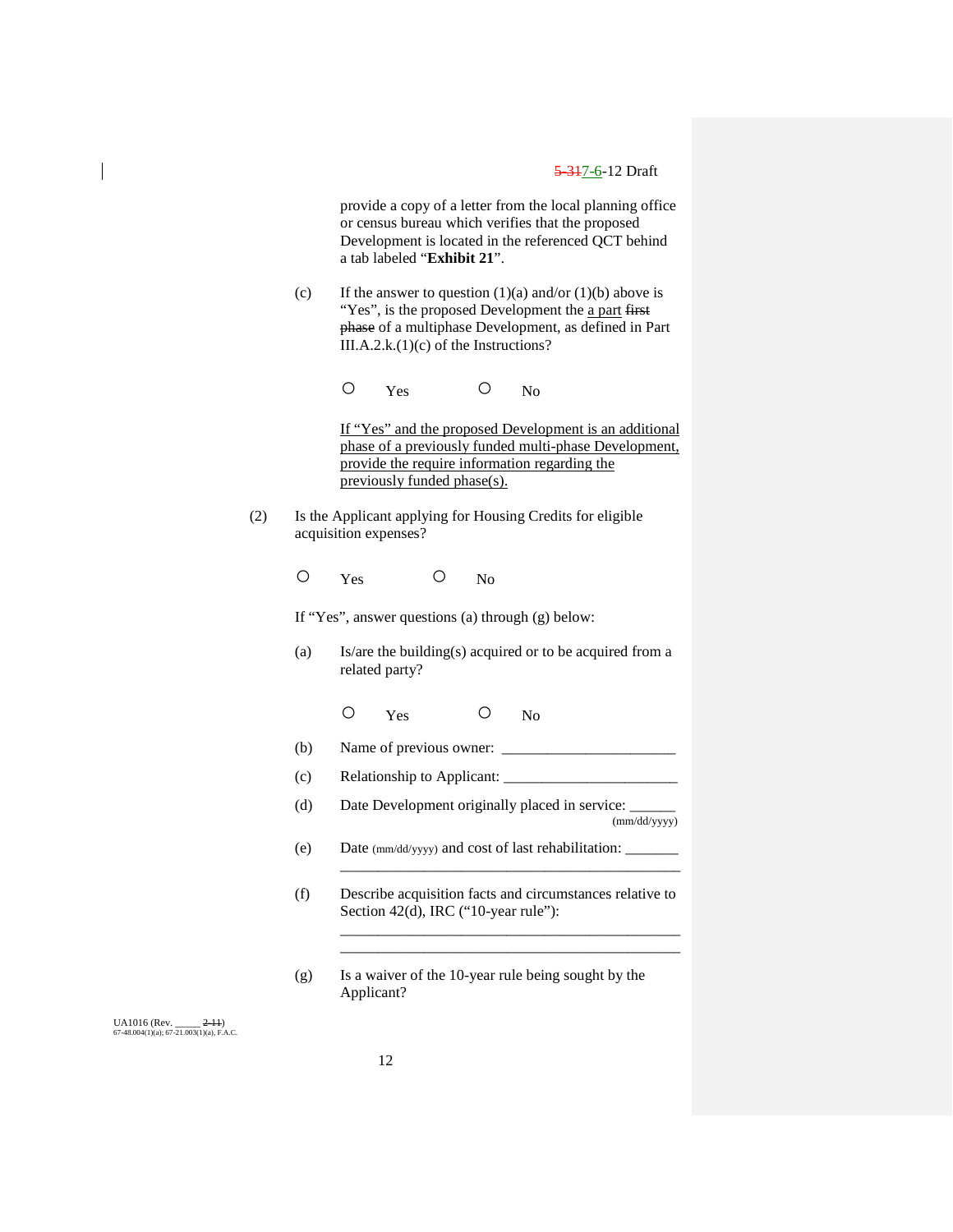O Yes O No Explain why or why not:

(3) Will this Development receive historic Housing Credits?

O Yes O No

If "Yes", what amount of historic Housing Credits will the Development receive?  $\$ 

\_\_\_\_\_\_\_\_\_\_\_\_\_\_\_\_\_\_\_\_\_\_\_\_\_\_\_\_\_\_\_\_\_\_\_\_\_\_\_\_\_\_\_\_\_ \_\_\_\_\_\_\_\_\_\_\_\_\_\_\_\_\_\_\_\_\_\_\_\_\_\_\_\_\_\_\_\_\_\_\_\_\_\_\_\_\_\_\_\_\_

(4) Is the Applicant applying for Housing Credits for eligible Rehabilitation expenses?

O Yes O No

If "Yes", what is the estimated qualified basis in Rehabilitation expenses per set-aside unit within one 24-month period for the building(s) being Rehabilitated? \$

- l. Applicants requesting MMRB (with or without non-competitive HC) and Applicants requesting non-competitive HC only must provide the properly completed and executed Surveyor Certification of Development Location Point for MMRB and Non-Competitive HC form behind a tab labeled **"Exhibit 22"**.
- m. Applicants requesting HOME must answer the following questions:

Will the proposed HOME Development be located in Alachua County, Leon County, or Sarasota County?

O Yes O No

If "Yes", complete (1) or (2) or (3) below, as applicable:

(1) Alachua County Developments - Is the Development located within Alachua County, but outside the boundaries of incorporated Gainesville?

O Yes O No

If "Yes", provide the required letter from Alachua County behind a tab labeled "**Exhibit 22-A**".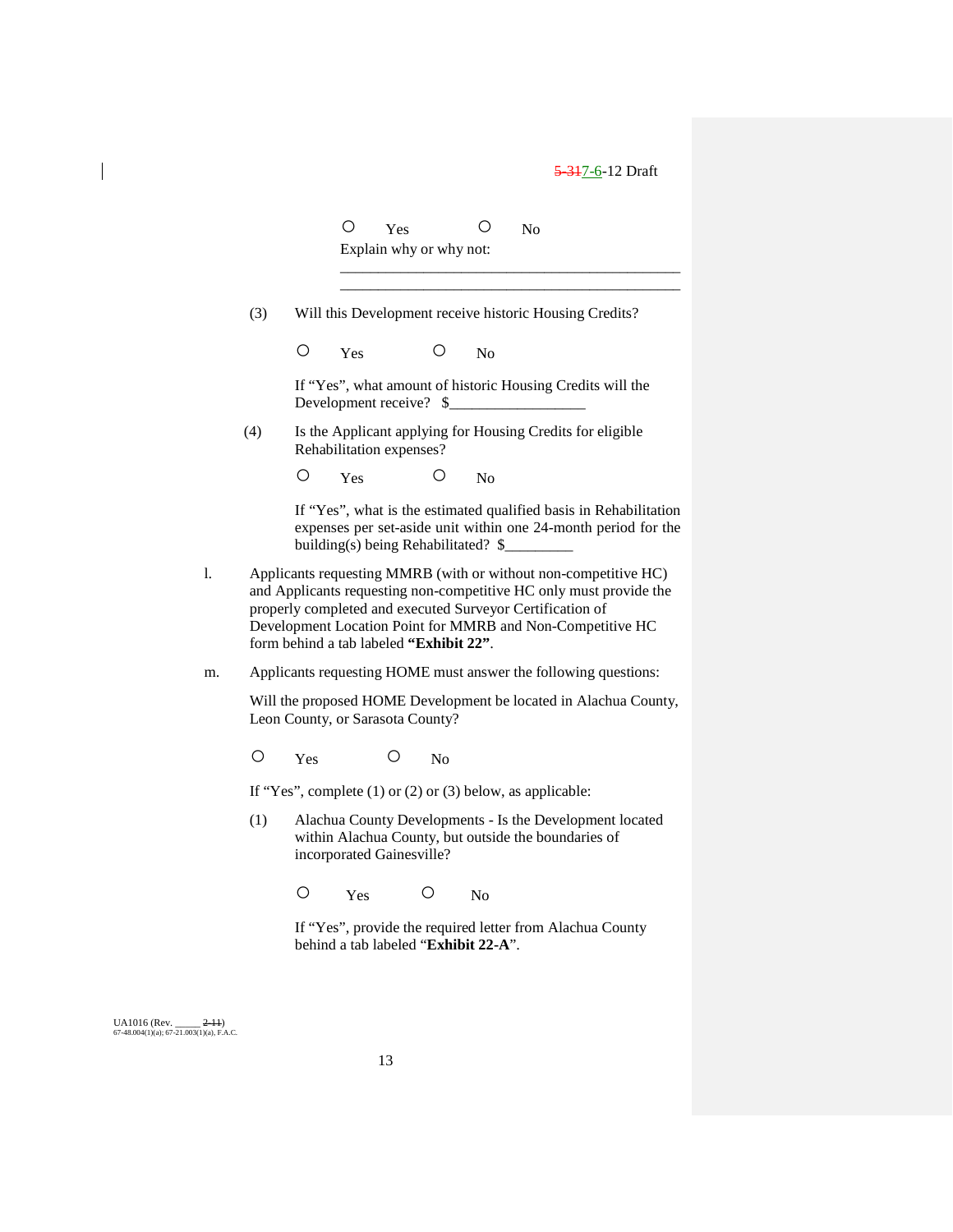(2) Leon County Developments - Is the Development located within Leon County but outside the boundaries of incorporated Tallahassee?

O Yes O No

If "Yes", provide the required letter from Leon County behind a tab labeled "**Exhibit 22-A**".

(3) Sarasota County Developments - Is the Development located within Sarasota County but outside the boundaries of incorporated Sarasota?

O Yes O No

If "Yes", provide the required letter from Sarasota County behind a tab labeled "**Exhibit 22-A**".

- 3. Development Category:
	- a. Select one category:

If selecting New Construction or Rehabilitation (with or without Acquisition), to be considered for a Rental Assistance (RA) Level other than RA Level 6, provide, behind a tab labeled **"Exhibit 23"**, the required information, as outlined at Part III.A.3.a.(1) of the Instructions.

If selecting Redevelopment or Acquisition and Redevelopment, the Applicant must meet the required criteria and provide, behind a tab labeled **"Exhibit 23"**, the required information, as outlined at Part III.A.3.a.(2) of the Instructions.

If selecting Preservation or Acquisition and Preservation, the Applicant must meet the required criteria and provide, behind a tab labeled **"Exhibit 23"**, the required information, as outlined at Part III.A.3.a.(3) of the Instructions.

- b. Does the proposed Development meet the requirements to be considered to be concrete construction?
	- O Yes O No
- c. If applying for MMRB, will each residential building consist of two (2) or more dwelling units?
	- $O$  Yes  $O$  No  $O$  N/A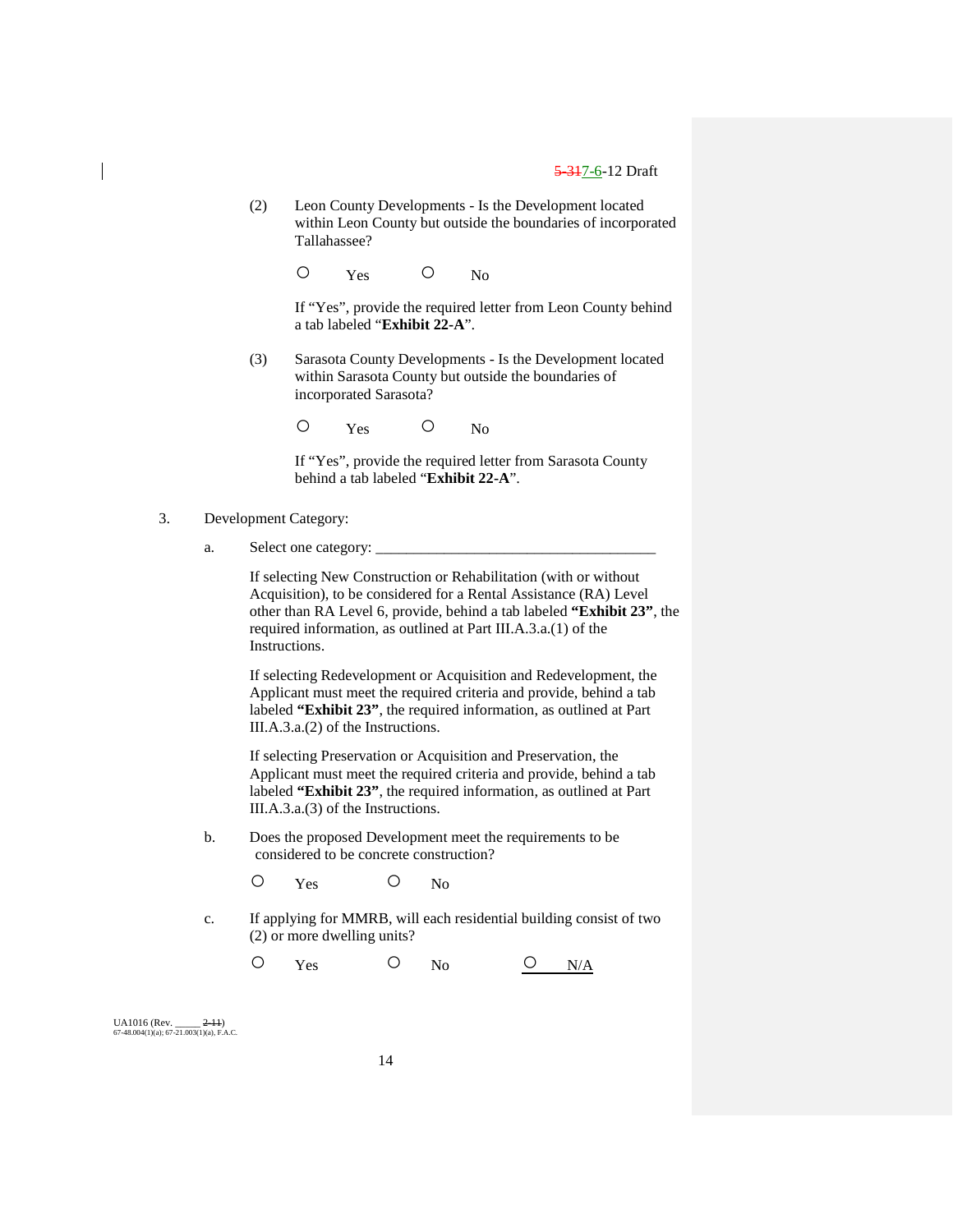| 4. |                                          |                  |                                                                                                                                                                                                  |  |  |
|----|------------------------------------------|------------------|--------------------------------------------------------------------------------------------------------------------------------------------------------------------------------------------------|--|--|
| 5. |                                          |                  |                                                                                                                                                                                                  |  |  |
| 6. | Number of Units in Proposed Development: |                  |                                                                                                                                                                                                  |  |  |
|    | a.                                       |                  |                                                                                                                                                                                                  |  |  |
|    | b.                                       |                  | Indicate which statement applies to the proposed Development:                                                                                                                                    |  |  |
|    |                                          | О                | The proposed Development consists of 100% new construction<br>units.                                                                                                                             |  |  |
|    |                                          | О                | The proposed Development consists of 100% rehabilitation<br><del>units.</del>                                                                                                                    |  |  |
|    |                                          |                  | units in an amount equal to or less than the number of units<br>existing as of Application Deadline.                                                                                             |  |  |
|    |                                          | $\left( \right)$ | The proposed Development consists of 100% rehabilitation                                                                                                                                         |  |  |
|    |                                          |                  | units in an amount greater than the number of units existing as<br>of Application Deadline.                                                                                                      |  |  |
|    |                                          | Ο                | The proposed Development consists of both new construction<br>units and rehabilitation units and will involve the following<br>quantity of both new construction units and rehabilitation units: |  |  |
|    |                                          |                  | __ new construction units and __ rehabilitation units                                                                                                                                            |  |  |
|    | c.                                       |                  | Total number of rental assistance units*:                                                                                                                                                        |  |  |

\*The number of units that receive and/or will receive PBRA, ACC and/or other form of long-term rental assistance, as applicable, will be used to determine the Application's RA Level classification, as outlined in Part III.A.3.a. of the Instructions, and must be stated in the Application by the Application Deadline without the ability to "cure", as outlined in Part III.A.6.c. of the Instructions.

## 7. Unit Mix:

 $\overline{\phantom{a}}$ 

| # of Bedrooms per<br>Unit | # of Baths per Unit | # of Units per Bedroom<br>Type |
|---------------------------|---------------------|--------------------------------|
|                           |                     |                                |
|                           |                     |                                |
|                           |                     |                                |
|                           |                     |                                |
|                           |                     |                                |
|                           |                     |                                |

8. Previous Underwriting: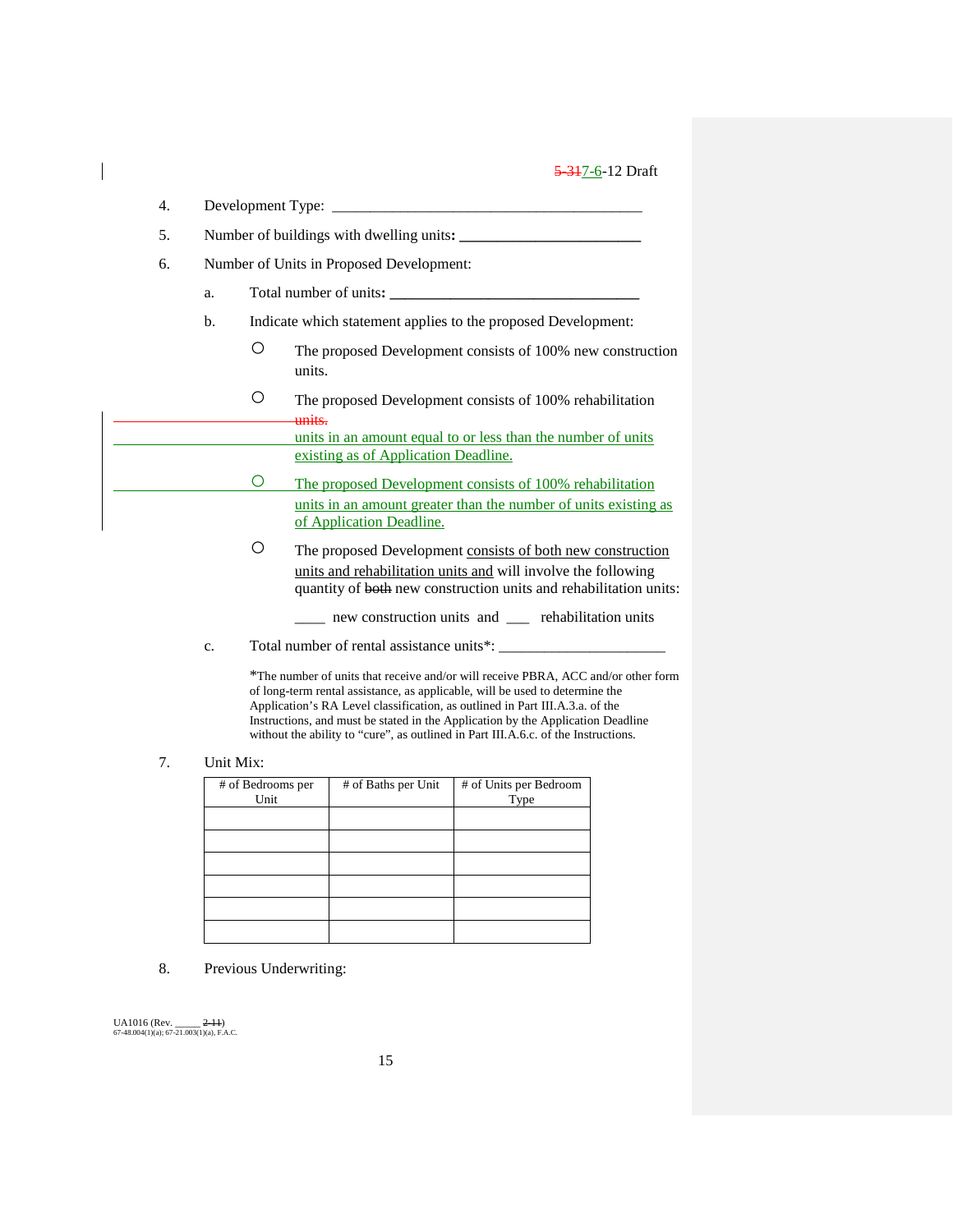|    | a.                         | Is this Development currently being underwritten or has it been<br>underwritten previously by any Credit Underwriter under contract with<br>Florida Housing Finance Corporation? |                                                                      |                |              |                                                                                                           |                                                                |  |  |
|----|----------------------------|----------------------------------------------------------------------------------------------------------------------------------------------------------------------------------|----------------------------------------------------------------------|----------------|--------------|-----------------------------------------------------------------------------------------------------------|----------------------------------------------------------------|--|--|
|    |                            | Ο                                                                                                                                                                                | Yes                                                                  | O              | No           |                                                                                                           |                                                                |  |  |
|    |                            |                                                                                                                                                                                  | If "Yes", identify the Credit Underwriter or state "unknown": ______ |                |              |                                                                                                           |                                                                |  |  |
|    | b.                         | Is there an existing LURA and/or EUA on any portion of the proposed<br>Development site?                                                                                         |                                                                      |                |              |                                                                                                           |                                                                |  |  |
|    |                            | O                                                                                                                                                                                | Yes                                                                  | O              | No           |                                                                                                           |                                                                |  |  |
|    |                            |                                                                                                                                                                                  | If "Yes", answer the following questions:                            |                |              |                                                                                                           |                                                                |  |  |
|    |                            | (1)                                                                                                                                                                              |                                                                      |                |              | If the Applicant is requesting Competitive HC, does the<br>outlined in paragraph 67-48.023(1)(c), F.A.C.? | proposed Development meet one of the permitted exceptions      |  |  |
|    |                            |                                                                                                                                                                                  | О<br>Yes                                                             |                | Ő            | No                                                                                                        |                                                                |  |  |
|    |                            | (2)                                                                                                                                                                              |                                                                      |                |              |                                                                                                           | State the name of the Development as reflected in the recorded |  |  |
|    |                            | (3)                                                                                                                                                                              |                                                                      |                |              |                                                                                                           | State the Zip Code of the existing Development: __________.    |  |  |
| 9. | <b>Development Status:</b> |                                                                                                                                                                                  |                                                                      |                |              |                                                                                                           |                                                                |  |  |
|    | a.                         | Has the work proposed in this Application commenced?                                                                                                                             |                                                                      |                |              |                                                                                                           |                                                                |  |  |
|    |                            | Ο                                                                                                                                                                                | Yes                                                                  | Ο              | No           |                                                                                                           |                                                                |  |  |
|    |                            | If "Yes", were building permits or site development permits required?                                                                                                            |                                                                      |                |              |                                                                                                           |                                                                |  |  |
|    |                            |                                                                                                                                                                                  |                                                                      |                |              | $\overline{O}$ Yes – when were the permits issued?                                                        | (mm/dd/yyyy)                                                   |  |  |
|    |                            |                                                                                                                                                                                  |                                                                      |                |              |                                                                                                           |                                                                |  |  |
|    |                            | O No - when did the work commence?<br>(mm/dd/yyyy)                                                                                                                               |                                                                      |                |              |                                                                                                           |                                                                |  |  |
|    | b.                         | Has the work proposed in this Application been completed?                                                                                                                        |                                                                      |                |              |                                                                                                           |                                                                |  |  |
|    |                            | O                                                                                                                                                                                | $\circ$<br>Yes                                                       | N <sub>0</sub> |              |                                                                                                           |                                                                |  |  |
|    |                            |                                                                                                                                                                                  |                                                                      |                | (mm/dd/yyyy) | If "Yes", when were the certificates of occupancy issued?                                                 |                                                                |  |  |

If certificates of occupancy were issued on more than one date,

UA1016 (Rev. \_\_\_\_\_ <del>2-11</del>)<br>67-48.004(1)(a); 67-21.003(1)(a), F.A.C.

 $\overline{\phantom{a}}$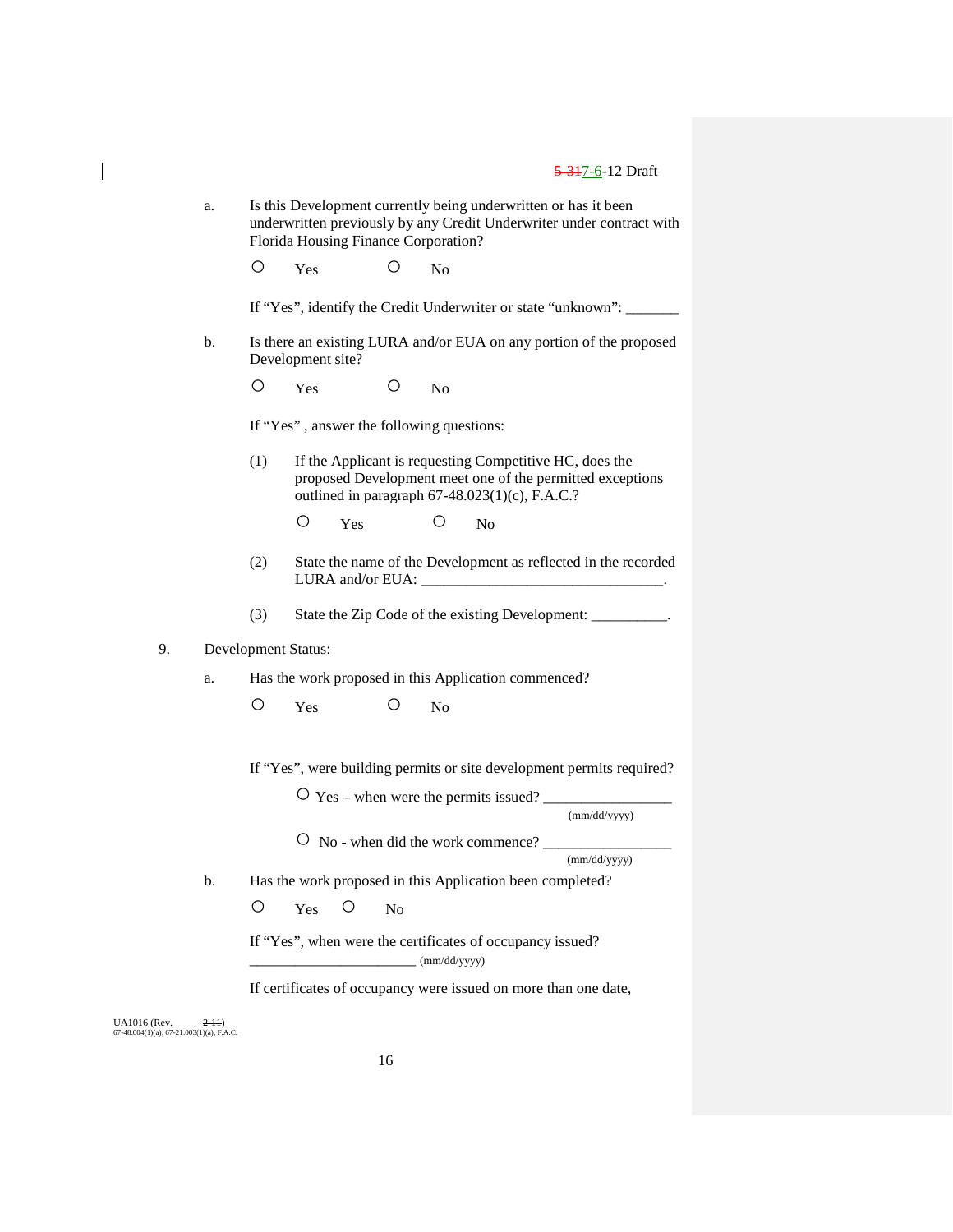provide a listing of the issue-date for each certificate behind a tab labeled "**Exhibit 24**".

c. If the proposed Development involves any rehabilitation work, are any of the existing units currently occupied?

O Yes O No

d. If the work proposed in this Application is not yet complete, what is the anticipated placed-in-service date?

(mm/dd/yyyy)

10. Proximity (Applications Requesting Competitive HC):

NOTE: Applications that achieve a total Proximity Tie-Breaker Score of less than 20 points will only be considered for funding under the applicable circumstances outlined in Section 6. of the Ranking and Selection Criteria section of the Instructions.

- a. All Applicants seeking points for Transit, Tier 1 and Tier 2 services must provide the properly completed and executed Surveyor Certification for Competitive HC Applications form behind a tab labeled **"Exhibit 25"**.
- b. For proximity of the proposed Development to the closest Development latitude and longitude coordinates identified on the FHFC Development Proximity List (the List) (Maximum 10 Tie-Breaker Points), indicate which of the following applies (Items (1) through (8) below) to this Application (Applicant may make only one selection even if more than one applies to the proposed Development):
	- (1) The proposed Development is located in a Large County **AND** the location of the proposed Development qualified as an Urban In-Fill Development at Part III.A.2.d. of the Application **AND** either the proposed Development (i) does not qualify as an LDA a Set-Aside Location A Development at Part III.E.1.b.(1) of the Application, **OR** (ii) qualifies as  $\underline{\text{an LDA}}$  a Set-Aside Location A Development **AND** is classified as RA Level 1 or RA Level 2\*.
	- (2) The proposed Development is located in a Medium-Large County **AND** the location of the proposed Development (i) qualified as an Urban In-Fill Development at Part III.A.2.d. of the Application and (ii) is classified as a DDA and/or QCT as outlined in Part III.A.2.k. $(1)(a)$  and/or  $(b)$  of the Application. Additionally, the proposed Development either (i) does not qualify as  $an LDA$  a Set-Aside Location

**Formatted:** Strikethrough

**Formatted:** Strikethrough

**Formatted:** Strikethrough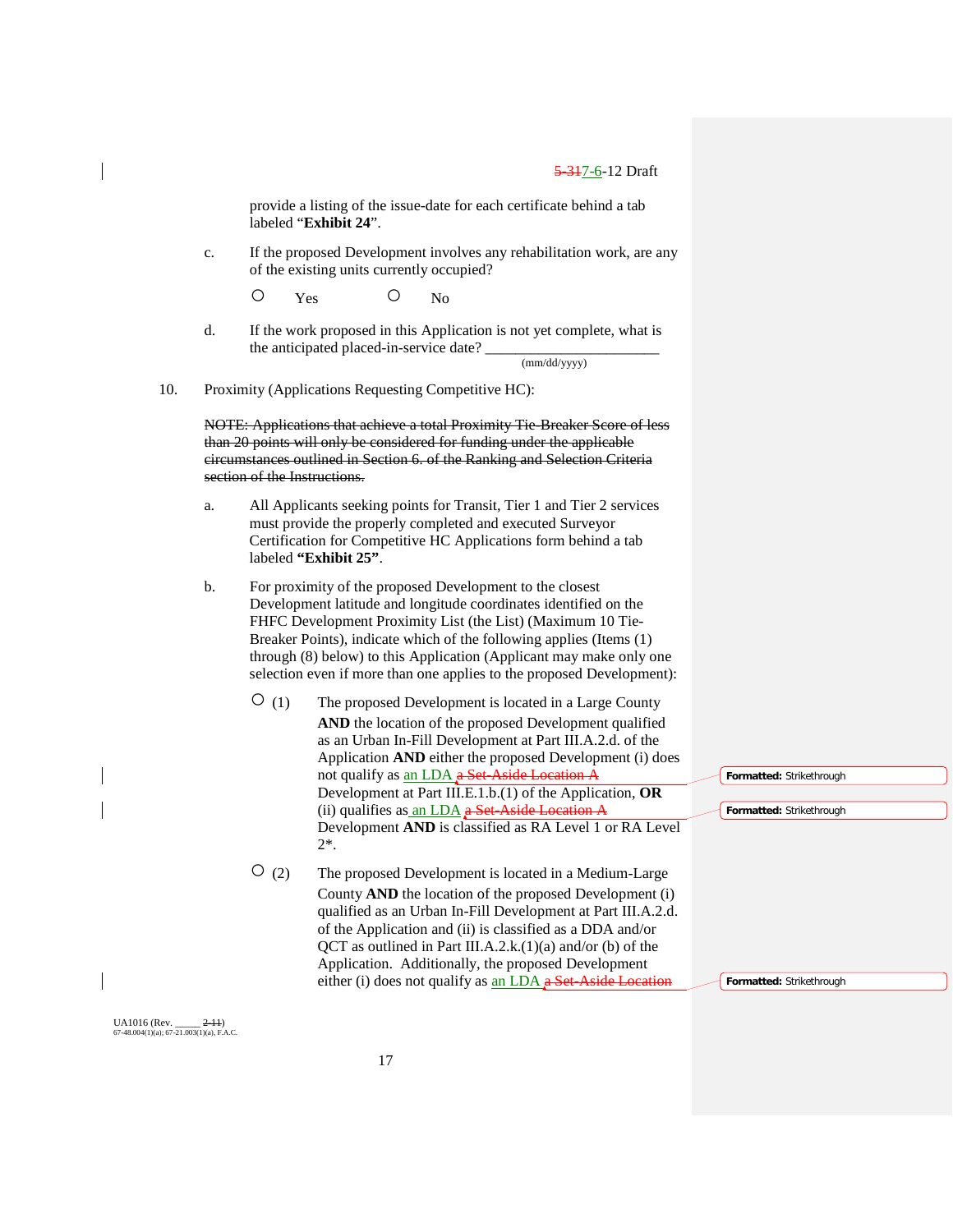#### 5-317-6-12 Draft A Development at Part III.E.1.b.(1) of the Application **OR** (ii) qualifies as  $an LDA$  a Set-Aside Location Development **AND** is classified as RA Level 1 or RA Level 2\*.  $\overline{O}$  (3) The Application qualified as a HOPE VI Development at Part III.A.2.g. of the Application **AND** the proposed Development either (i) does not qualify as an LDA a Set-Aside Location A Development at Part III.E.1.b.(1) of the Application **OR** (ii) qualifies as an LDA a Set-Aside Location A Development **AND** is classified as RA Level 1 or RA Level 2\*. ○ (4) The Applicant selected and qualified for the Homeless Demographic Commitment at Part III.D. of the Application **AND** the proposed Development either (i) does not qualify as an LDA a Set-Aside Location A Development at Part III.E.1.b.(1) of the Application **OR** (ii) qualifies as an LDA Set-Aside Location A Development AND is classified as RA Level 1 or RA Level  $2^*$ .  $\overline{O}(5)$  The Applicant selected the Rehabilitation or Acquisition and Rehabilitation Development Category at Part III.A.3.a. of the Application **AND** the proposed Development (i) involves the Rehabilitation of an existing, occupied residential rental property currently in operation as of the Application Deadline, AND (ii) does not qualify as an LDA a Set-Aside Location A Development at Part III.E.1.b.(1) of the Application **AND** (iii) is classified as RA Level 1, 2, 3, or 4\*.  $\overline{O}(6)$  The Applicant selected and qualified for the Preservation or Acquisition and Preservation Development Category at Part III.A.3.a. of the Application **AND** the proposed Development (i) qualifies as an LDA a Set-Aside A Development at Part III.E.1.b.(1) of the Application AND (ii) is classified as RA Level 1 or RA Level  $2^*$ . ○(7) The Applicant selected and qualified for the Preservation, Acquisition and Preservation, Redevelopment, or Acquisition and Redevelopment Development Category at Part III.A.3.a. of the Application **AND** the proposed Development (i) does not qualify as an LDA a Set-Aside Location A Development at Part III.E.1.b.(1) of the Application **AND** (ii) is classified as RA Level 1, 2, 3, or 4\*. **Formatted:** Strikethrough **Formatted:** Strikethrough **Formatted:** Strikethrough **Formatted:** Strikethrough **Formatted:** Strikethrough **Formatted:** Strikethrough **Formatted:** Strikethrough **Formatted:** Strikethrough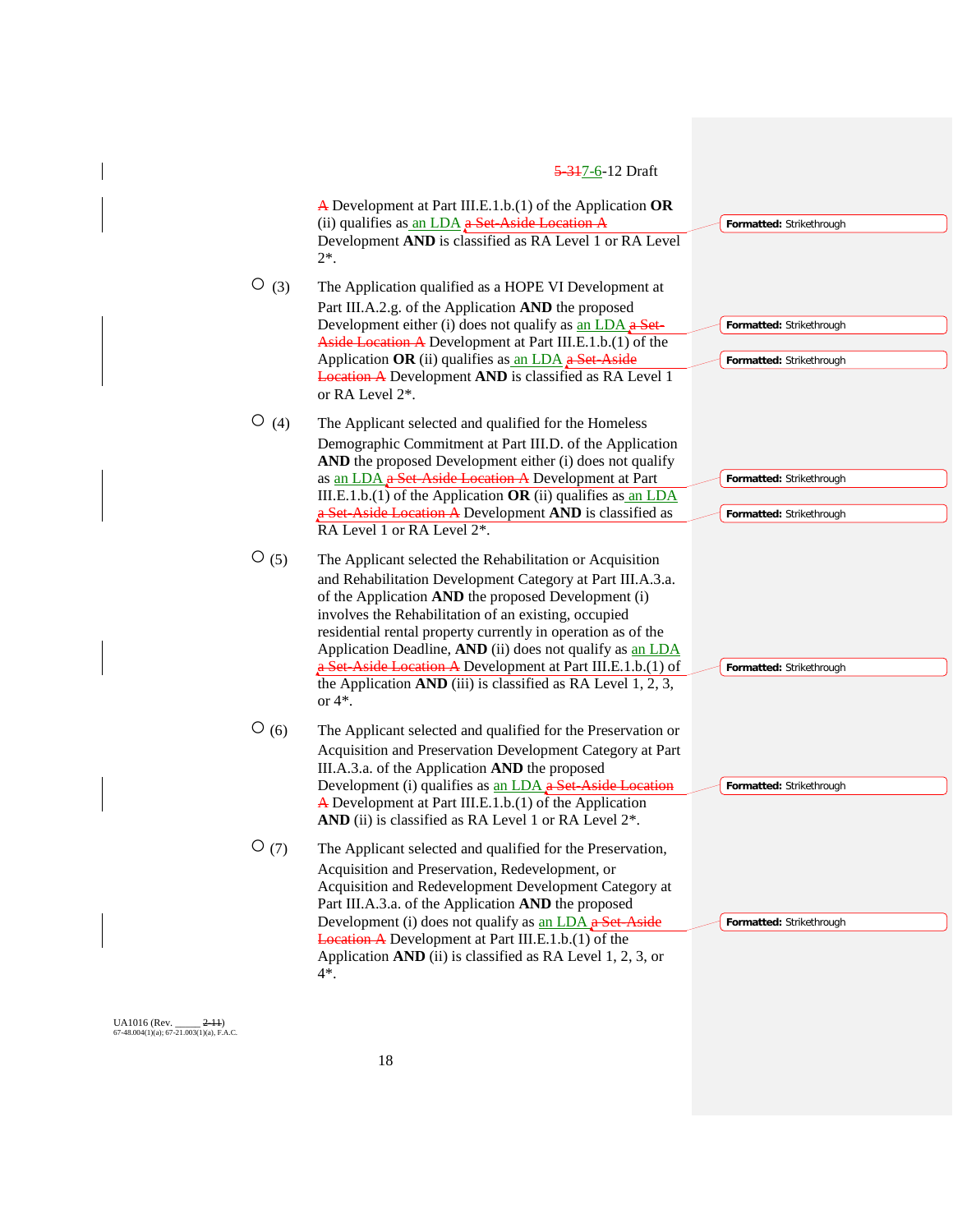$\overline{O}$  (8) None of the above applies to this Application.

- \* RA Levels are described in Part III.A.3.a. of the Instructions and in Section 5. of the Ranking and Selection Criteria section of the Instructions.
- c. Do the proposed Development and any Development(s) on the List have the same Financial Beneficiaries and are they contiguous or divided by a street or easement or divided by a prior phase of the proposed Development?

O Yes O No

If "Yes", identify the name of the Development(s) on the List: \_\_\_\_\_\_\_\_\_\_\_\_\_\_\_\_\_\_\_\_\_\_\_\_\_\_\_\_\_\_\_\_\_\_\_\_\_\_\_\_\_\_\_\_\_\_\_\_\_\_\_\_

\_\_\_\_\_\_\_\_\_\_\_\_\_\_\_\_\_\_\_\_\_\_\_\_\_\_\_\_\_\_\_\_\_\_\_\_\_\_\_\_\_\_\_\_\_\_\_\_\_\_\_\_

#### **B. Construction Features and Amenities**

1. Required General Features and Amenities for All Developments:

Does the Applicant commit to provide the required general features and amenities (outlined at Part III.B.1. of the Instructions) for the proposed Development?

- O Yes O No
- 2. Required Universal Design and Visitability Features:
	- a. For proposed Developments involving new construction units, regardless of the Development Category selected at Part III.A.3.a. of the Application, does the Applicant commit to provide the required universal design and visitability features and amenities (outlined at Part A.1. of the Manual) in all of the new construction units?
		- O Yes O No
	- b. For proposed Developments involving rehabilitation units, regardless of the Development Category selected at Part III.A.3.a. of the Application, does the Applicant commit to provide feasible universal design and visitability features (outlined at Part B.1. of the Manual) as determined by a capital needs assessment performed during credit underwriting?
		- O Yes O No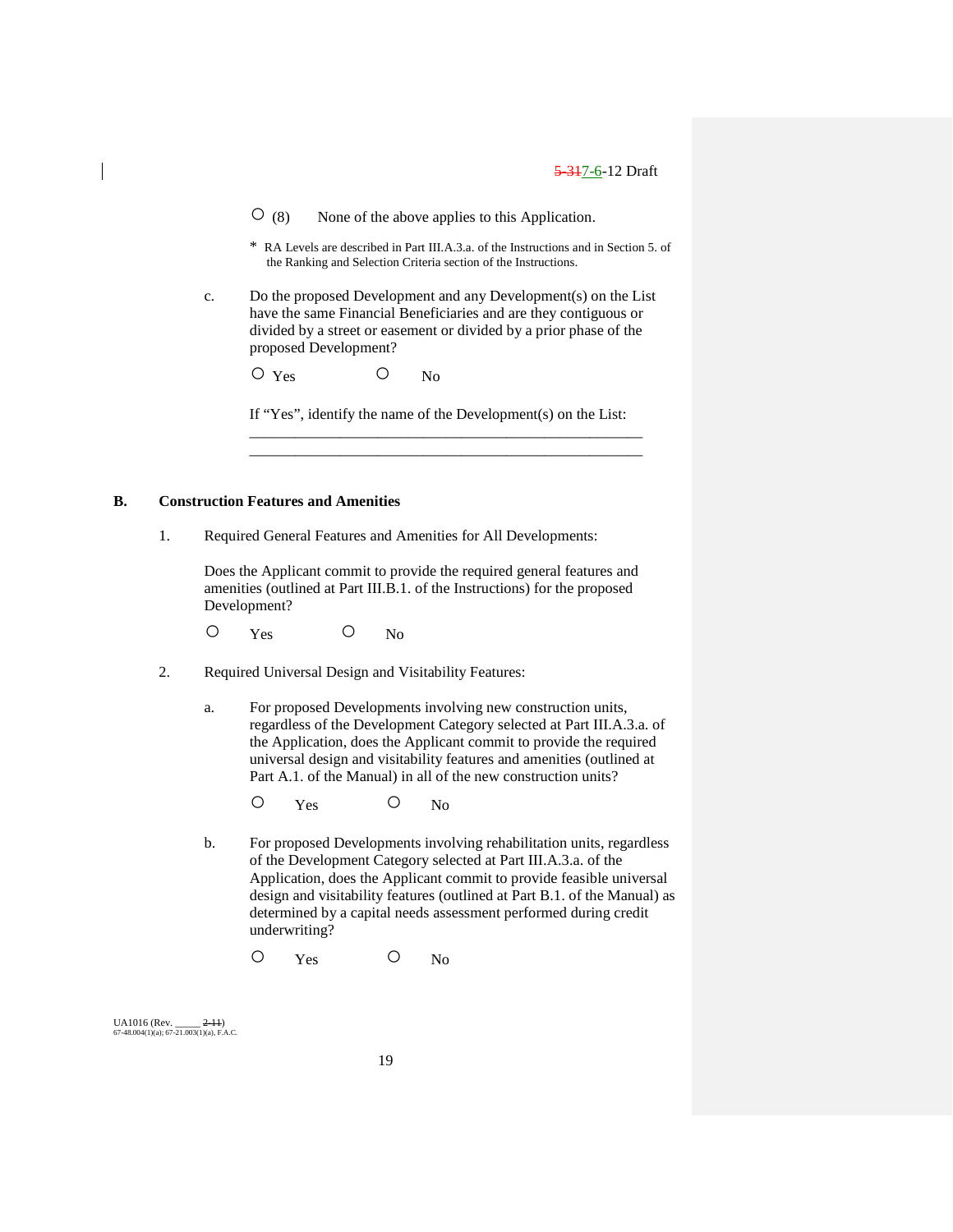3. Optional Features and Amenities:

If the proposed Development will consist of Scattered Sites (as stated by the Applicant at Part III.A.2.c.), does the Applicant make a commitment to locate each selected feature and amenity that is not unit-specific on each of the Scattered Sites, or no more than 1/16 mile from the Scattered Site with the most units, or a combination of both?

- O Yes O No
- a. Optional General Unit Features and Amenities for all new construction units and all rehabilitation units, regardless of the Development Category selected at Part III.A.3.a. of the Application (Maximum available points for this category is 9 points):

| available points for this category is 9 points):                                                                                                                                                                                                                   |
|--------------------------------------------------------------------------------------------------------------------------------------------------------------------------------------------------------------------------------------------------------------------|
| Ceramic tile bathroom floors in all units (2 points)<br>Microwave oven in each unit (1 point)<br>Marble window sills in all units (1 point)                                                                                                                        |
| Steel exterior door frames for all exterior doors for all units (1<br>point)                                                                                                                                                                                       |
| At least 1 <sup>1/2</sup> bathrooms (one full bath and one with at least a<br>toilet and sink) in all 2-bedroom new construction units (2<br>points) Note: In order to be eligible to select this feature, the<br>Development must have at least one 2-bedroom new |
| construction unit.                                                                                                                                                                                                                                                 |
| Double compartment kitchen sink in all units (1 point)<br>Pantry in kitchen area in all new construction units- must be no<br>less than 20 cubic feet of storage space. Pantry cannot be just                                                                      |
| an under- or over-the-counter cabinet. (2 points)<br>Garbage disposal in all units (1 point)                                                                                                                                                                       |
| New kitchen cabinets and counter top(s) in all rehabilitation<br>units $(3 \text{ points})$                                                                                                                                                                        |
| New bathroom cabinet(s), excluding medicine cabinet, in all<br>rehabilitation units (1 point)                                                                                                                                                                      |
| New plumbing fixtures in kitchen and bathroom(s) in all<br>rehabilitation units [minimum of new sink and new faucets in<br>kitchen and minimum of new tub, new toilet, new sink and new<br>faucets in bathroom(s)] $(3 \text{ points})$                            |

b. Optional Features and Amenities for All Developments Except SRO (Maximum available points for this category is 12 points):

30 Year expected life roofing on all buildings (2 points) Gated community with "carded" or "touchpad" entry or security guard, or if 2 or more stories, "carded" or "touchpad" secure entry to each building (2 points)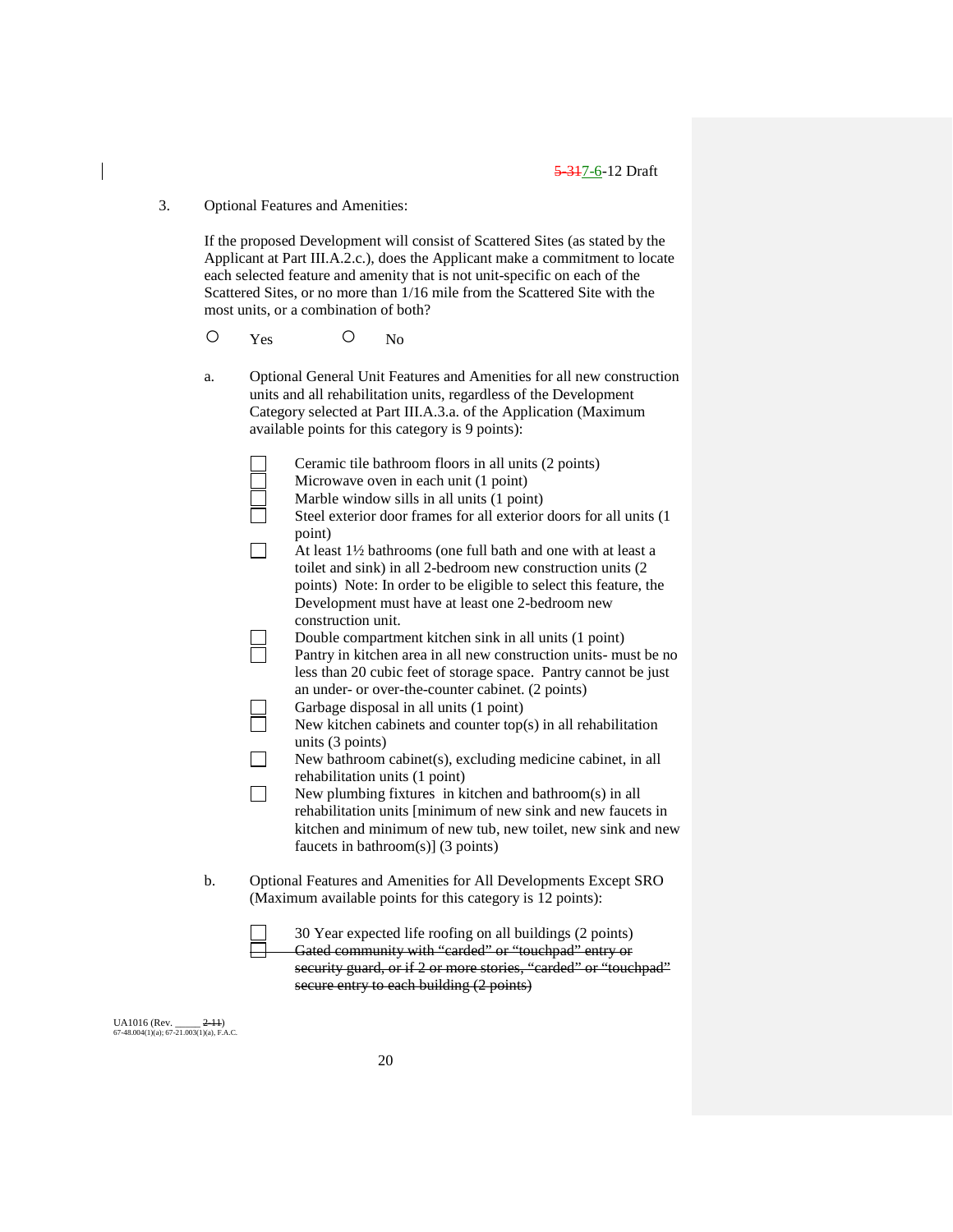|                         | Emergency call service in all units (3 points)<br>Exercise room with appropriate equipment (1 point)<br>Community center or clubhouse (3 points)<br>Swimming pool (2 points)                                                                                                                                             |
|-------------------------|--------------------------------------------------------------------------------------------------------------------------------------------------------------------------------------------------------------------------------------------------------------------------------------------------------------------------|
|                         | Playground/tot lot, accessible to children with disabilities (must<br>be sized in proportion to Development's size and expected<br>resident population with age-appropriate equipment) (2 points)                                                                                                                        |
|                         | Car care area (for car cleaning/washing/vacuuming) (1 point)<br>Two or more parking spaces per total number of units (1 point)<br>Picnic area with hard cover permanent roof of a design<br>compatible with the Development, open on all sides, containing<br>at least three permanent picnic tables with benches and an |
|                         | adjoining permanent outdoor grill (1 point)<br>Library consisting of a minimum of 100 books and 5 current                                                                                                                                                                                                                |
|                         | magazine subscriptions (1 point)                                                                                                                                                                                                                                                                                         |
|                         | Computer lab on-site with minimum one computer per 30<br>units, with basic word processing, spreadsheets and assorted<br>educational and entertainment software programs and at least<br>one printer (1 point)                                                                                                           |
| $\mathsf{L}$            | Each unit wired for high speed internet (1 point)                                                                                                                                                                                                                                                                        |
|                         | Applicant may select only one of the following two items (zero points<br>will be awarded if both items are selected):                                                                                                                                                                                                    |
|                         | $\Theta$ Outside recreation facility consisting of shuffleboard court and<br>appropriate equipment, bocce ball court or lawn bowling court<br>and appropriate equipment, tennis court, full basketball court or<br>volleyball court. (Specific facility will be committed to during<br>credit underwriting) (2 points)   |
| $\overline{\mathbf{t}}$ | Outside recreation facilities. Applicant must identify two (2)<br>separate facilities here:<br>and                                                                                                                                                                                                                       |
|                         | (Facilities must be approved by Corporation staff and servicers<br>during credit underwriting) (2 points)                                                                                                                                                                                                                |
|                         | Applicant may select only one of the following two items (zero points<br>will be awarded if both items are selected):                                                                                                                                                                                                    |
|                         | $\exists \Theta$ Laundry hook-ups and space for full-size washer and dryer<br>inside each unit (1 point)                                                                                                                                                                                                                 |
| ⅂⊖                      | Dryer and Energy Star qualified washer in a dedicated space<br>with hook-ups within each unit, provided at no charge to the<br>resident during the term of any lease (3 points)                                                                                                                                          |

UA1016 (Rev. \_\_\_\_\_ <del>2-11</del>)<br>67-48.004(1)(a); 67-21.003(1)(a), F.A.C.

 $\begin{array}{c} \hline \end{array}$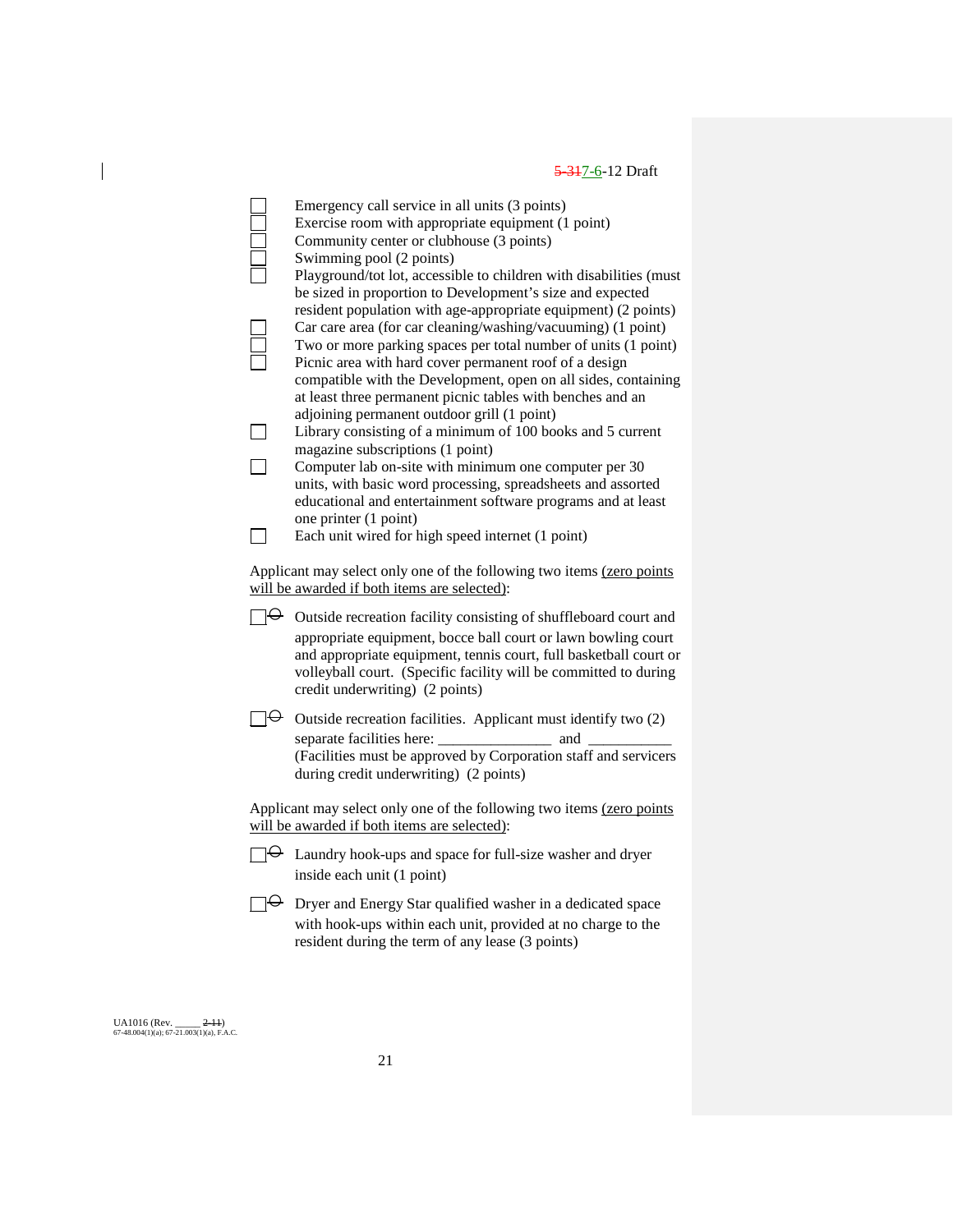| Applicant may select only one of the following two items (zero points |  |
|-----------------------------------------------------------------------|--|
| will be awarded if both items are selected):                          |  |

| $\Theta$ Laundry facilities with full-size dryers and Energy Star |
|-------------------------------------------------------------------|
| qualified washers available in at least one common area on site   |
| $-$ minimum 1 washer and 1 dryer for every 12 units (1 point)     |

Laundry facilities with full-size dryers and Energy Star qualified washers available in at least one common area on every floor in each building of the Development if Development consists of more than one building and/or more than one story – minimum 1 washer and 1 dryer for every 12 units (2 points)

Applicants that selected Single Family Rental, Duplexes, or Quadraplexes at Part III.A.4. may select any of the following:

- $\Box$ Garage for each unit which consists of a permanent, fully enclosable structure designed to accommodate one or more automobiles, either attached to the unit or detached but located on the same property, provided at no charge to the resident (3 points)
- $\Box$ Carport for each unit which consists of a permanent covered and paved area, attached to the unit and designed to accommodate one or more automobiles, provided at no charge to the resident (2 points)
- $\Box$ Fenced back yard for each unit which consists of a portion of the property behind each unit that is enclosed by a wood, privacy or chain link fence of a minimum height of 48". Direct access to the fenced back yard for each unit must be afforded solely by a door from that unit and no other unit (2 points)
- c. Optional Features and Amenities for SRO Developments (Maximum available points for this category is 12 points):

30 Year expected life roofing on all buildings (2 points) Gated community with "carded" or "touchpad" entry or security guard, or if 2 or more stories, "carded" or "touchpad" secure entry to each building (2 points) Emergency call service in all units (3 points) Exercise room with appropriate equipment (2 points)

Secure, enclosed bicycle storage provided at no charge to the resident (1 point)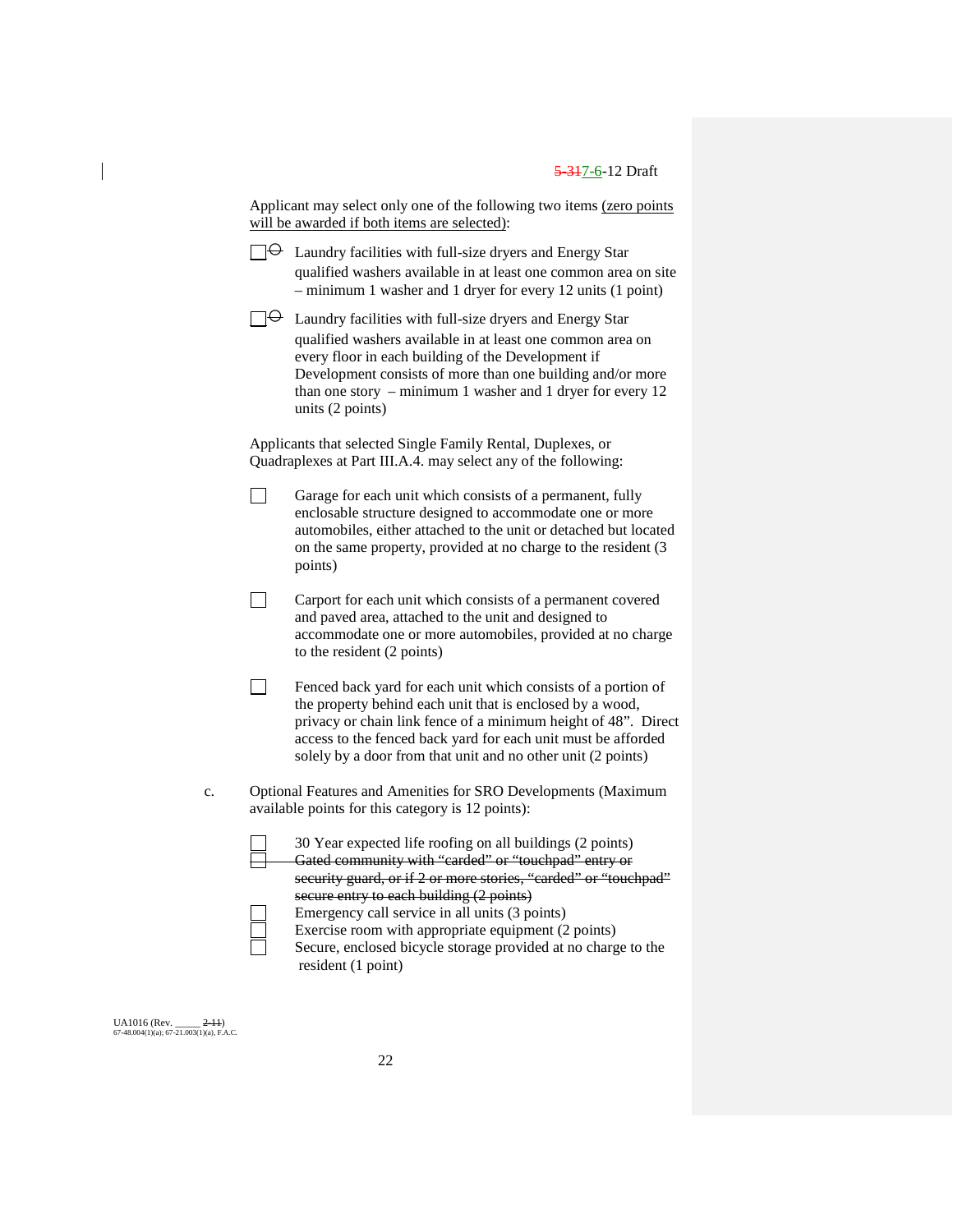$\Box$ Cable or satellite TV hook-up in each unit and, if the Development offers cable or satellite TV service to the residents, the price cannot exceed the market rate for service of similar quality available to the Development's residents from a primary provider of cable or satellite TV (1 point)  $\Box$ Picnic area with hard cover permanent roof of a design compatible with the Development, open on all sides, containing at least three permanent picnic tables with benches and an adjoining permanent outdoor grill (1 point)  $\Box$ Library consisting of a minimum of 100 books and 5 current magazine subscriptions (1 point)  $\Box$ Computer lab on-site with minimum one computer per 30 units, with basic word processing, spreadsheets and assorted educational and entertainment software programs and at least one printer (1 point) Applicant may select only one of the following two items (zero points will be awarded if both items are selected):  $\Box \Theta$  Outside recreation facility consisting of shuffleboard court and appropriate equipment, bocce ball court or lawn bowling court and appropriate equipment, tennis court, full basketball court or volleyball court. (Specific facility will be committed to during credit underwriting) (2 points)  $\Box \Theta$  Outside recreation facilities. Applicant must identify two (2) separate facilities here: \_\_\_\_\_\_\_\_\_\_\_\_\_\_\_ and \_\_\_\_\_\_\_\_\_\_\_ (Facilities must be approved by Corporation staff and servicers during credit underwriting) (2 points) Applicant may select only one of the following two items (zero points will be awarded if both items are selected):  $\Box \leftrightarrow$  Laundry facilities with full-size dryers and Energy Star qualified washers available in at least one common area on site – minimum 1 washer and 1 dryer for every 12 units (1 point)  $\Box \Theta$  Laundry facilities with full-size dryers and Energy Star qualified washers available in at least one common area on every floor in each building of the Development if Development consists of more than one building and/or more than one story – minimum 1 washer and 1 dryer for every 12 units (2 points) d. Optional Universal Design and Visitability Unit Features (10 Points) Does the Applicant commit to (i) provide all of the Optional Universal Design and Visitability features (outlined in Part A.2. of the Manual)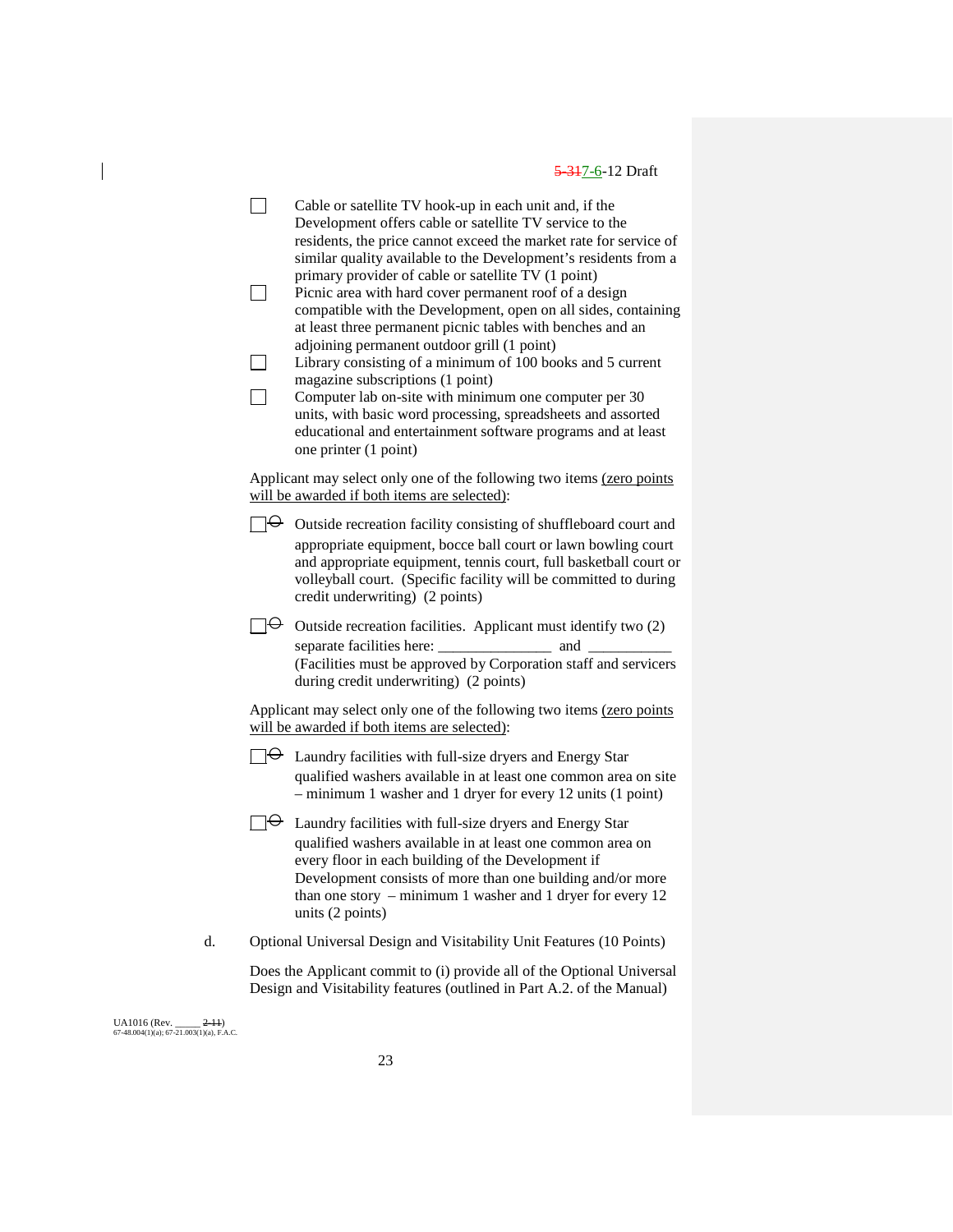in at least 15 percent of the proposed Development's new construction units, if any, and (ii) provide as many of the Optional Universal Design and Visitability features (outlined in Part B.2. of the Manual) as feasible, based on the capital needs assessment, in at least 15 percent of the proposed Development's rehabilitation units, if any?

O Yes O No

- 4. Energy Features for all units in the Development:
	- a. For proposed Developments involving new construction units, regardless of the Development Category selected at Part III.A.3.a. of the Application, does the Applicant commit that (i) each new construction unit in the proposed Development that is eligible for the Energy Star New Homes (Florida standard) will achieve a Home Energy Rating System (HERS) Index of 77 or below, and (ii) each new construction unit in the proposed Development that is not eligible for the Energy Star New Homes will include, at a minimum, the energy features set out in Part III.B.4.a. of the Instructions?
		- O Yes O No
	- b. For proposed Developments involving rehabilitation units, regardless of the Development Category selected at Part III.A.3.a. of the Application, does the Applicant commit to provide feasible energy features (outlined in Part III.B.4.b. of the Instructions) as determined by a capital needs assessment performed during credit underwriting for all rehabilitation units?
		- O Yes O No
- 5. Green Building:

Applicant may select either Item (a) or Item (b) below, whichever Green Building option applies to the Development Category of the proposed Development. (Zero points will be awarded if both items are selected):

 $\Box \Theta$  a. Green Building Options for Applications with the Development Category of New Construction or Redevelopment (with or without Acquisition)

> The Applicant may select one (1) of the following Green Building options (zero points will be awarded if both items are selected):

 $\Box \Theta$  (1) Green Building Features (7 points)

By making this selection, the Applicant commits to provide the Green Building features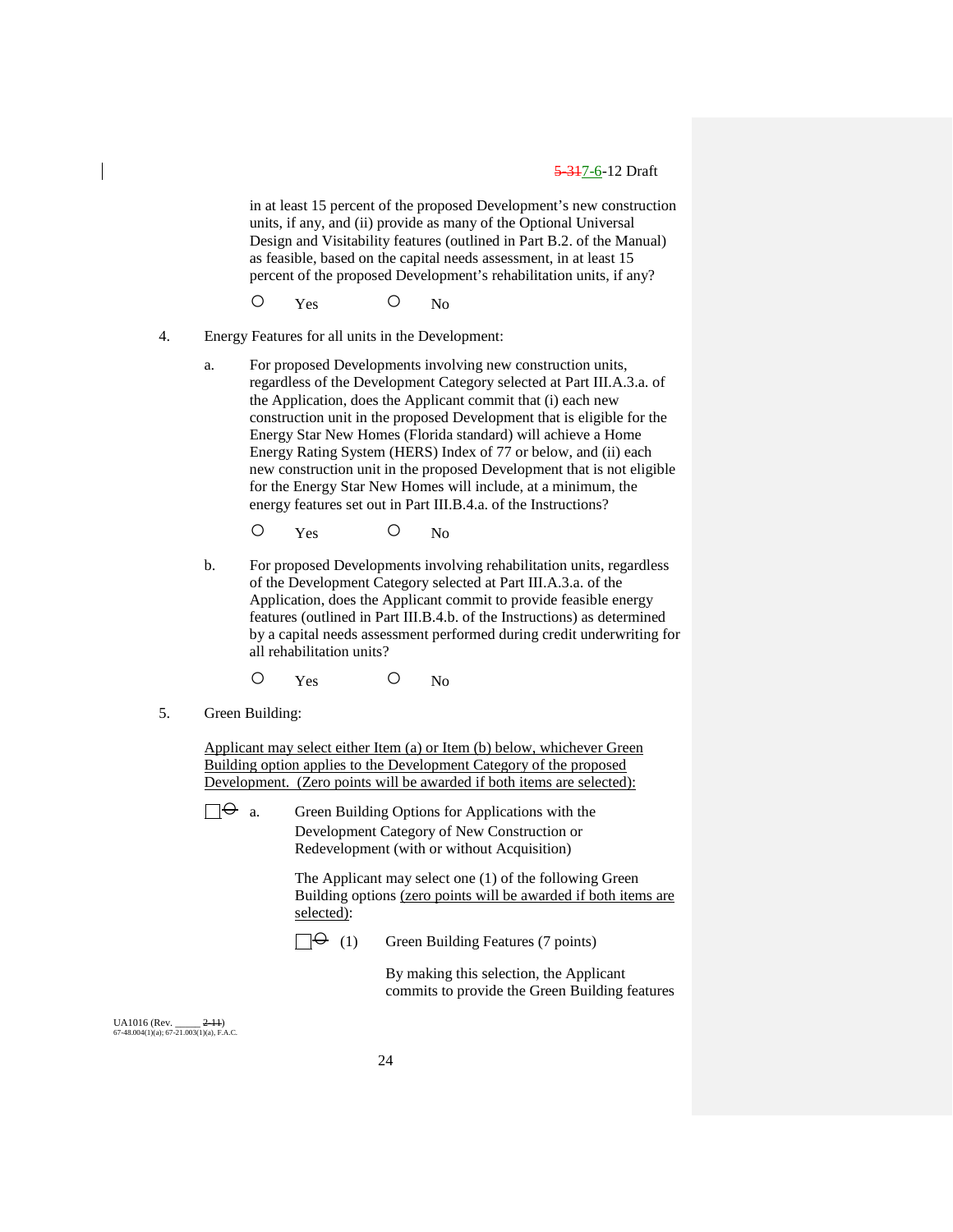outlined at Part III.B.5.a.(1) of the Application Instructions.

or

 $\Box \Theta$  (2) Green Building Certification (10 points)

By making this selection, the Applicant commits to achieve one of the Green Building Certifications listed at Part III.B.5.a.(2) of the Application Instructions.

or

 $\Box \Theta$  b. Green Building Option for Applications with the Development Category of Rehabilitation or Preservation (with or without Acquisition) (10 points)

> By making this selection, the Applicant commits to provide the Green Building features outlined at Part III.B.5.b. of the Application Instructions.

## **C. Ability to Proceed**

- 1. Status of Site Plan Approval or Plat Approval:
	- a. Multifamily Developments must provide a properly completed and executed Local Government Verification of Status of Site Plan Approval for Multifamily Developments form behind a tab labeled "**Exhibit 26"**.

or

- b. Single-Family Rental Developments must provide a properly completed and executed Local Government Verification of Status of Plat Approval for Single-Family Rental Developments form behind a tab labeled "**Exhibit 26**".
- 2. Evidence of Site Control:

Applicant must demonstrate site control by providing the following documentation:

a. Provide a fully executed eligible qualified contract for purchase and sale for the subject property behind a tab labeled "**Exhibit 27**".

or

b. Provide a recorded deed or recorded certificate of title behind a tab labeled "**Exhibit 27**".

or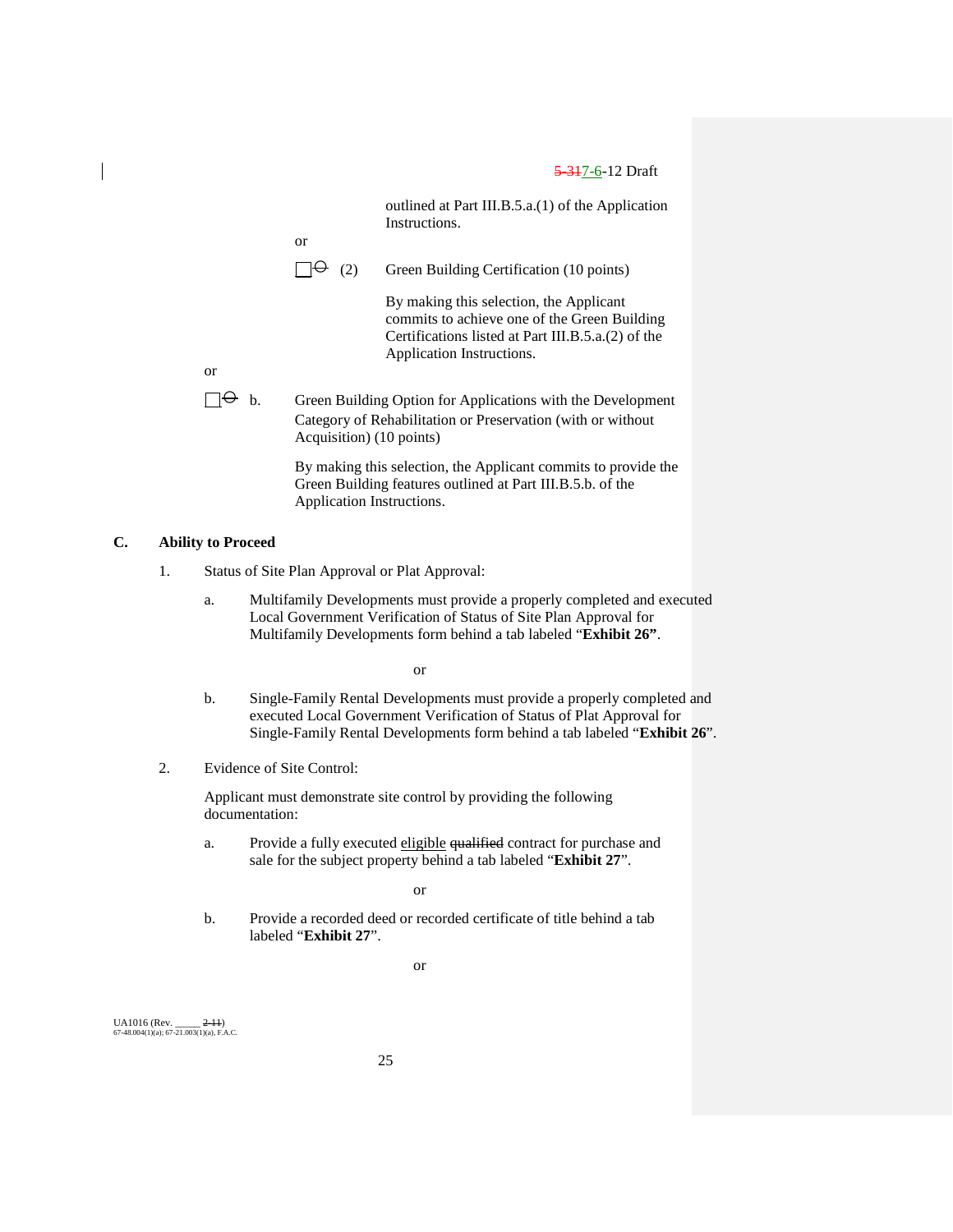- c. Provide a copy of the fully executed long-term lease behind a tab labeled "**Exhibit 27**".
- 3. Evidence of Infrastructure Availability:

With one exception, all Applicants must demonstrate that as of Application Deadline each type of infrastructure is available. The one exception is if the proposed Development consists of 100 percent rehabilitation units (as stated by the Applicant at Part III.A.6.b. of the Application) and meets the other criteria outlined at Part III.C.3. of the Instructions, the Application will automatically be deemed to meet threshold and receive 4 Ability to Proceed tie-breaker points without the requirement to demonstrate that as of Application Deadline each type of infrastructure is available.

Does the proposed Development qualify for above-described exception making the Application eligible to automatically meet threshold and receive 4 Ability to Proceed tie-breaker points?

O Yes O No

If "No", the Applicant must provide the following information:

- a. Electricity Provide a letter from the provider or a properly completed and executed Verification of Availability of Infrastructure – Electricity form behind a tab labeled "**Exhibit 28**".
- b. Water Provide a letter from the provider or a properly completed and executed Verification of Availability of Infrastructure – Water form behind a tab labeled "**Exhibit 29**".
- c. Sewer, Package Treatment or Septic Tank Provide a letter from the provider or a properly completed and executed Verification of Availability of Infrastructure – Sewer Capacity, Package Treatment, or Septic Tank form behind a tab labeled "**Exhibit 30**".
- d. Roads Provide a letter from the appropriate Local Government or a properly completed and executed Verification of Availability of Infrastructure – Roads form behind a tab labeled "**Exhibit 31**".
- 4. Evidence of Appropriate Zoning:
	- a. New Construction and Redevelopment Developments (at Part III.A.3.a. of the Application) – Provide a properly completed and executed Local Government Verification That Development Is Consistent With Zoning And Land Use Regulations form behind a tab labeled "**Exhibit 32**".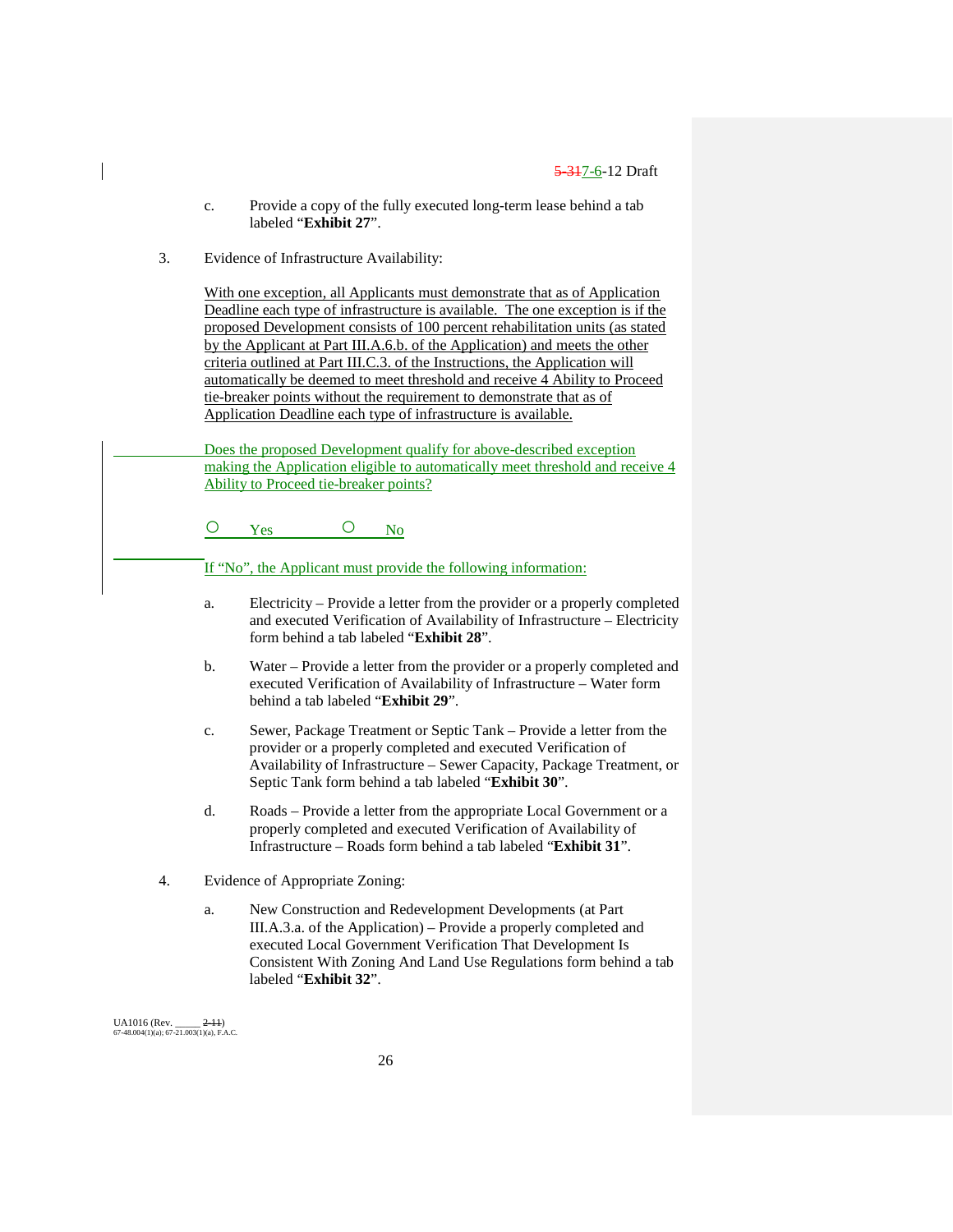or

- b. Rehabilitation and Preservation Developments (at Part III.A.3.a. of the Application) – Provide a properly completed and executed Local Government Verification That Development Is Consistent With Zoning And Land Use Regulations form or a properly completed and executed Local Government Verification That Permits Are Not Required For This Development form behind a tab labeled "**Exhibit 32**".
- 5. Environmental Site Assessment (ESA):
	- a. Phase I ESA **–** Provide a properly completed and executed Verification of Environmental Safety – Phase I Site Assessment form behind a tab labeled "**Exhibit 33**".
	- b. Phase II ESA If applicable, provide a properly completed and executed Verification of Environmental Safety – Phase II Site Assessment form behind a tab labeled "**Exhibit 34**".

## **D. Demographic Commitment**

- $\bigcirc$  1. Elderly
	- a. Will the proposed Development be an ALF?

O Yes O No

- b. For all counties except Miami-Dade County and Broward County, if the Applicant selected the Development Category of Rehabilitation or Preservation (with or without Acquisition) at Part III.A.3.a. of the Application, does the proposed Development constitute an existing, occupied elderly housing facility that is operating as an elderly housing facility as set forth in the Federal Fair Housing Act as of the Application Deadline for the 2011 Universal Application Cycle?
	- O Yes O No
- c. Provide evidence of a local need for low-income Elderly housing (non-ALF or ALF) behind a tab labeled "**Exhibit 35**".
- 2. Farmworker or Commercial Fishing Worker Provide evidence of a local need for Farmworker or Commercial Fishing Worker housing behind a tab labeled "**Exhibit 35**".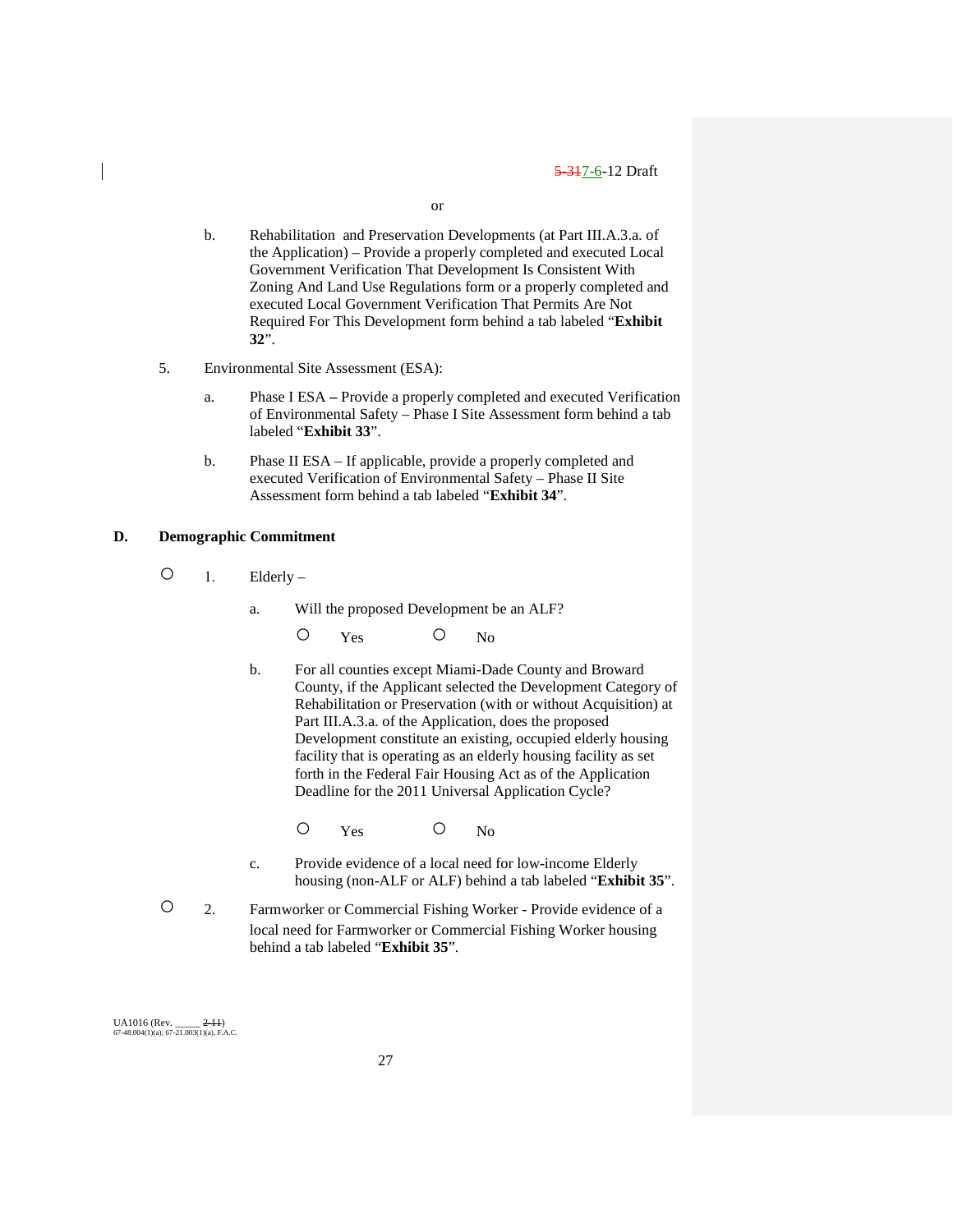- 3. Homeless Provide a properly completed and executed Verification of Inclusion in Local Homeless Continuum of Care Plan by Lead Agency form behind a tab labeled "**Exhibit 35**". If no Local Homeless Assistance Continuum of Care Plan exists, evidence of a local need for Homeless housing must be provided behind a tab labeled **"Exhibit 35"**.
- 4. Family Development will serve the general population.

## **E. Set-Aside Commitments**

- 1. MMRB and HC Applications:
	- a. Minimum Set-Aside:

Select one of the following:

○ 20% of units at 50% Area Median Income (AMI) or lower

or

○ 40% of units at 60% AMI or lower

or

- HC Applicants Only Deep rent skewing option as defined in Section 42, IRC, as amended
- b. Set-Aside Commitment:
	- (1) Does the proposed Development qualify as an LDA  $\alpha$  Set-Aside Location A Development?

O Yes O No

(2) If requesting Competitive HC, does the Applicant commit to (i) set aside at least 50 percent of the ELI units for Special Needs Households and (ii) develop and execute a Memorandum of Understanding with at least one designated Special Needs Household Referral Agency for the county where the proposed Development will be located?

O Yes O No

(3) All Applicants must enter all set-aside commitments (required set-asides and additional set-asides) on the total set-aside breakdown chart at either section (a) or (b) below. The

UA1016 (Rev. \_\_\_\_\_ 2-11)  $67-48.004(1)(a)$ ;  $67-21.003(1)(a)$ , F.A.C. **Formatted:** Strikethrough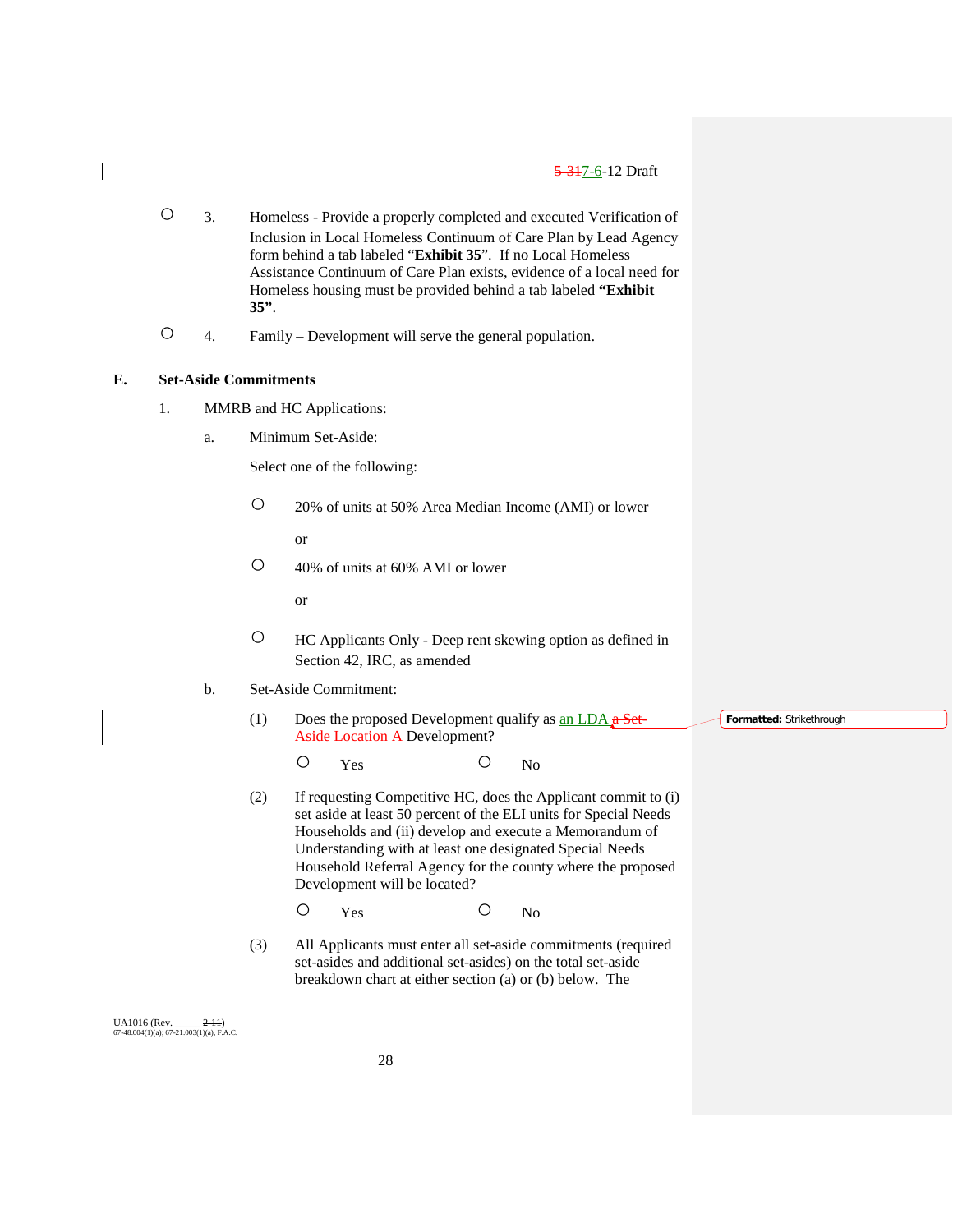Applicant should complete each column of the applicable chart.

(a) If applying for Competitive HC\* or non-competitive HC only:

|                 | Percentage of Residential Units |                 |
|-----------------|---------------------------------|-----------------|
|                 | Commitment for Competitive HC   | AMI Level       |
|                 | or non-competitive HC only      |                 |
|                 |                                 |                 |
|                 |                                 |                 |
|                 | %                               | At or Below 25% |
|                 | %                               | At or Below 28% |
|                 | $\frac{9}{6}$                   | At or Below 30% |
|                 | %                               | At or Below 33% |
|                 | %                               | At or Below 35% |
|                 | $\frac{0}{0}$                   | At or Below 40% |
|                 | $\frac{0}{0}$                   | At or Below 45% |
|                 | $\frac{0}{0}$                   | At or Below 50% |
|                 | %                               | At or Below 60% |
| Total Set-Aside |                                 |                 |
| Percentage:     | %                               |                 |
|                 |                                 |                 |

- \* One of the requirements for a proposed Development to qualify as a TOD Development is that at least 50 of the Development's set-aside units must be located within the designated TOD area. Set-aside units are calculated using the methodology described in Section 3.b. of the Ranking and Selection Criteria section of the Instructions.
- (b) If applying for MMRB with or without non-competitive HC:

|                                |                               | Percentage of Residential Units      |                 |
|--------------------------------|-------------------------------|--------------------------------------|-----------------|
|                                | Commitment for<br><b>MMRB</b> | Commitment for<br>non-competitive HC | AMI Level       |
|                                | $\%$                          | $\%$                                 | At or Below 25% |
|                                | $\%$                          | $\%$                                 | At or Below 28% |
|                                | $\%$                          | $\frac{9}{6}$                        | At or Below 30% |
|                                | $\%$                          | $\%$                                 | At or Below 33% |
|                                | $\%$                          | $\%$                                 | At or Below 35% |
|                                | %                             | %                                    | At or Below 40% |
|                                | $\%$                          | $\%$                                 | At or Below 45% |
|                                | $\%$                          | $\%$                                 | At or Below 50% |
|                                | $\%$                          | $\%$                                 | At or Below 60% |
| Total Set-Aside<br>Percentage: | %                             | $\%$                                 |                 |

## 2. HOME Applications:

- a. Minimum Number of HOME-Assisted Units Required by HUD (Applicants requesting Competitive HC and HOME):
	- (1) HOME loan requested:  $\qquad \qquad$  \$
	- (2) Total Development Cost: \$\_\_\_\_\_\_\_\_\_\_\_\_
	- (3) Percentage of Total Development Cost provided by HOME Loan 2008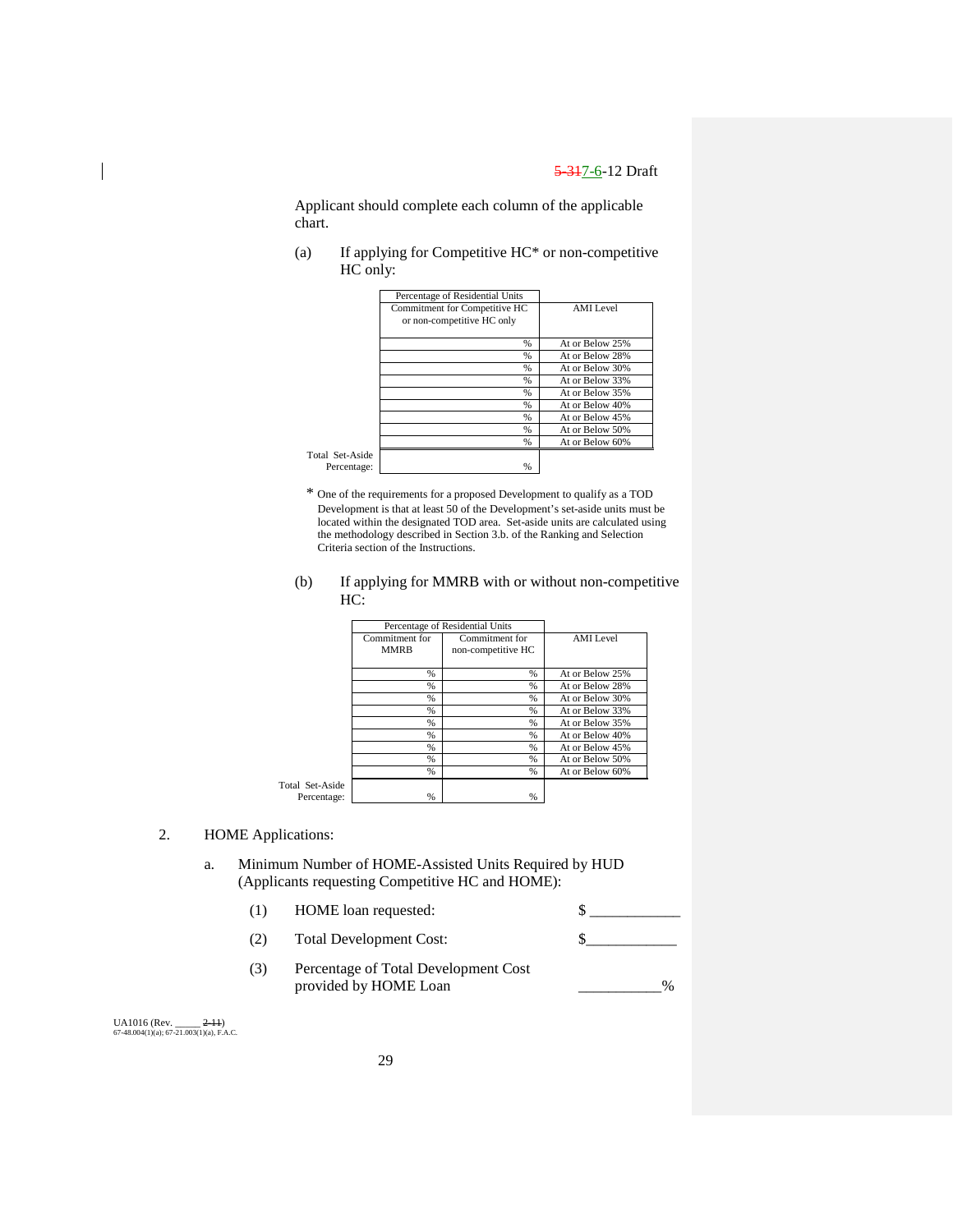|    |    |    |                          | percentage number)                  | (Divide $a(1)$ by $a(2)$ and round up to the next whole                                                        |  |
|----|----|----|--------------------------|-------------------------------------|----------------------------------------------------------------------------------------------------------------|--|
|    |    |    | (4)                      |                                     | Total number of units in Development:                                                                          |  |
|    |    |    | (5)                      | Required by HUD:<br>number)         | Minimum number of HOME-Assisted Units<br>(Multiply a.(4) by a.(3), round up to the next whole                  |  |
|    |    |    | (6)                      | as a percentage:<br>decimal places) | Minimum number of HOME-Assisted Units<br>$\frac{0}{0}$<br>(Divide $a(5)$ by $a(4)$ and round percentage to two |  |
|    |    | b. |                          |                                     | Summary of HOME-Assisted Units:                                                                                |  |
|    |    |    | (1)                      |                                     | Low HOME Rent Units                                                                                            |  |
|    |    |    | (2)                      |                                     | <b>High HOME Rent Units</b>                                                                                    |  |
|    |    |    | (3)                      |                                     | <b>Total HOME -Assisted Units</b>                                                                              |  |
|    | 3. |    |                          | Affordability Period:               |                                                                                                                |  |
|    |    |    |                          |                                     | Applicant irrevocably commits to set aside units in the proposed                                               |  |
| F. |    |    | <b>Resident Programs</b> |                                     |                                                                                                                |  |
|    | 1. |    |                          | Developments (Maximum 6 Points):    | Qualified Resident Programs for Non-Elderly and Non-Homeless                                                   |  |
|    |    |    | a.                       |                                     | Homeownership Opportunity Program:                                                                             |  |
|    |    |    |                          | Ο<br>(1)                            | Financial Assistance with Purchase of a<br>Home (2 points)                                                     |  |
|    |    |    |                          |                                     | OR For HC Single Family Rental Developments Only                                                               |  |
|    |    |    |                          | О<br>(2)                            | Financial Assistance with Purchase of a Unit<br>in the Development (1 point)                                   |  |
|    |    |    | b.                       |                                     | After School Program for Children (3 points)                                                                   |  |
|    |    |    | $\mathbf{c}$ .           |                                     | First Time Homebuyer Seminars (1 point)                                                                        |  |
|    |    |    |                          |                                     |                                                                                                                |  |
|    |    |    | d.                       |                                     | Literacy Training (2 points)                                                                                   |  |

UA1016 (Rev. \_\_\_\_\_ <del>2-11</del>)<br>67-48.004(1)(a); 67-21.003(1)(a), F.A.C.

 $\mathsf I$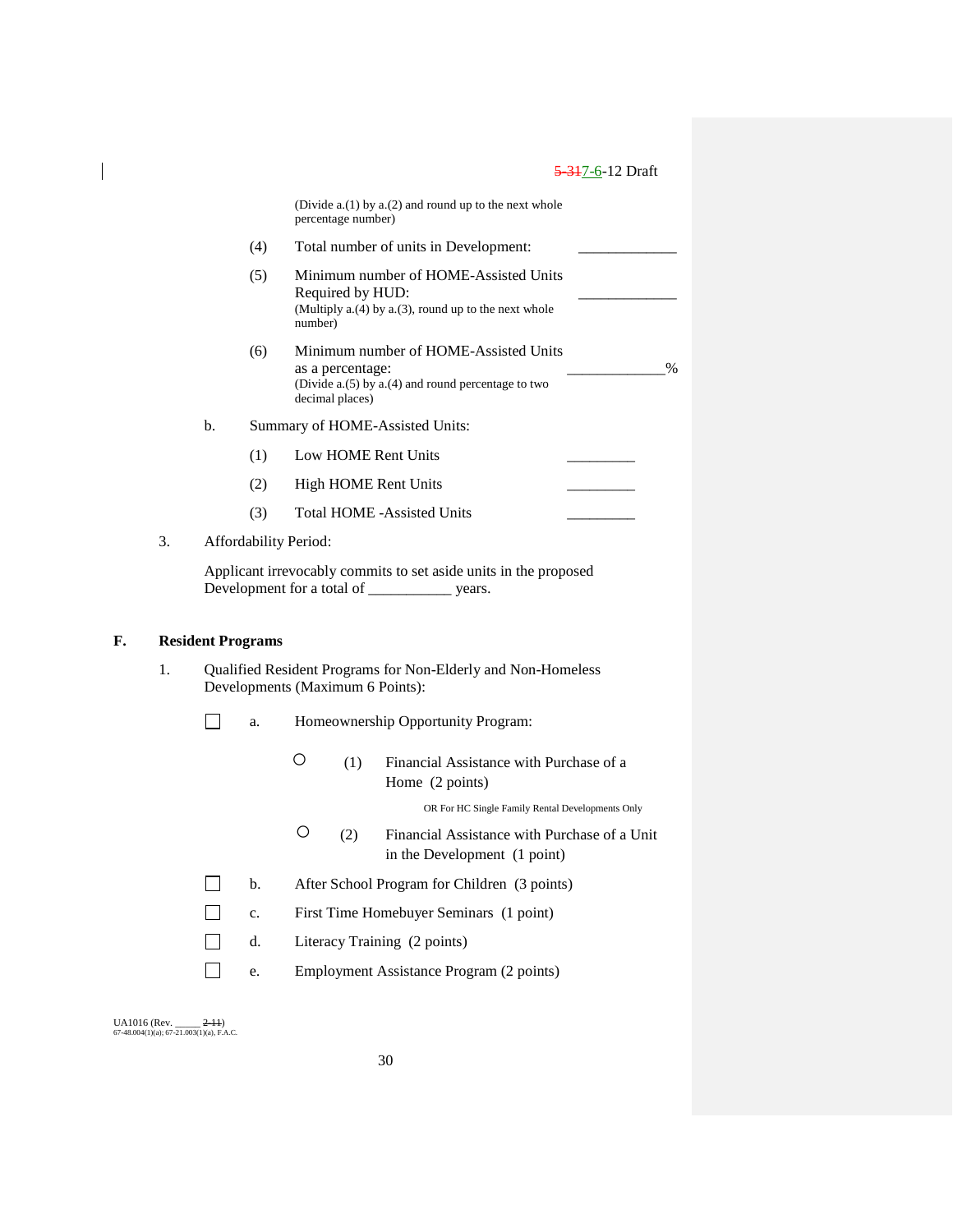|    |    |       |                                                                                                 |                                                                                          | <b>OR</b> |                                                                                  |  |  |  |
|----|----|-------|-------------------------------------------------------------------------------------------------|------------------------------------------------------------------------------------------|-----------|----------------------------------------------------------------------------------|--|--|--|
| 2. |    |       | Qualified Resident Programs for Homeless Developments - SRO and Non-<br>SRO (Maximum 6 Points): |                                                                                          |           |                                                                                  |  |  |  |
|    | a. | only: |                                                                                                 | The following resident programs are available for SRO Developments                       |           |                                                                                  |  |  |  |
|    |    |       | (1)                                                                                             |                                                                                          |           | Staffed kitchen/Cafeteria (3 points)                                             |  |  |  |
|    |    |       | (2)                                                                                             |                                                                                          |           | Daily Activities (3 points)                                                      |  |  |  |
|    | b. |       | Developments only:                                                                              | The following resident programs are available for Non-SRO                                |           |                                                                                  |  |  |  |
|    |    |       | (1)                                                                                             |                                                                                          |           | Homeownership Opportunity Program:                                               |  |  |  |
|    |    |       |                                                                                                 | O                                                                                        | (a)       | Financial Assistance with Purchase of a<br>Home (2 points)                       |  |  |  |
|    |    |       |                                                                                                 |                                                                                          |           | OR for HC Single Family Rental Developments Only                                 |  |  |  |
|    |    |       |                                                                                                 | О                                                                                        | (b)       | Financial Assistance with Purchase of a<br>Unit in the Development (1 point)     |  |  |  |
|    |    |       | (2)                                                                                             |                                                                                          |           | After School Program for Children (3 points)                                     |  |  |  |
|    |    |       | (3)                                                                                             |                                                                                          |           | First Time Homebuyer Seminars (1 point)                                          |  |  |  |
|    | c. |       |                                                                                                 | The following resident programs are available for both SRO and Non-<br>SRO Developments: |           |                                                                                  |  |  |  |
|    |    |       | (1)                                                                                             |                                                                                          |           | Literacy Training (2 points)                                                     |  |  |  |
|    |    |       | (2)                                                                                             | points)                                                                                  |           | Employment Assistance Program (2                                                 |  |  |  |
|    |    |       |                                                                                                 |                                                                                          | <b>OR</b> |                                                                                  |  |  |  |
| 3. |    |       |                                                                                                 |                                                                                          |           | Qualified Resident Programs for Elderly Developments (Maximum 6 Points):         |  |  |  |
|    | a. |       | Developments only:                                                                              |                                                                                          |           | The following resident programs are available for Elderly Non-ALF                |  |  |  |
|    |    |       | (1)                                                                                             |                                                                                          |           | Daily Activities (3 points)                                                      |  |  |  |
|    |    |       | (2)                                                                                             |                                                                                          |           | Assistance with Light Housekeeping, Grocery<br>Shopping and/or Laundry (1 point) |  |  |  |
|    |    |       | (3)                                                                                             |                                                                                          |           | Resident Assurance Check-In Program (2 points)                                   |  |  |  |
|    |    |       | (4)                                                                                             |                                                                                          |           | Manager On-Site 24 Hours Per Day (3 points)                                      |  |  |  |

UA1016 (Rev. \_\_\_\_\_ <del>2-11</del>)<br>67-48.004(1)(a); 67-21.003(1)(a), F.A.C.

 $\begin{array}{c} \hline \end{array}$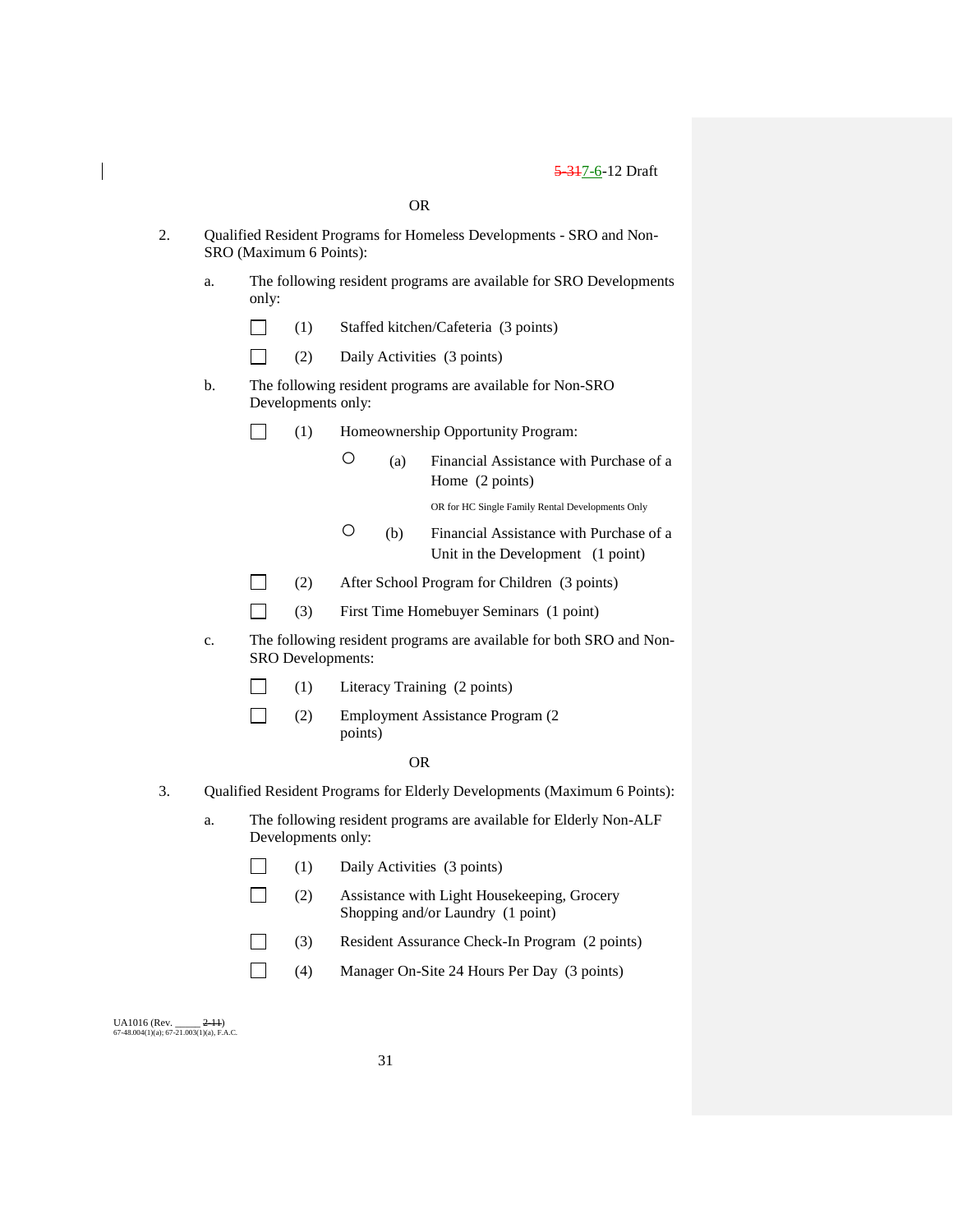| b. | The following resident programs are available for Elderly ALF |
|----|---------------------------------------------------------------|
|    | Developments only:                                            |

| $\Box$ | (1) | Medication Administration (3 points) |  |
|--------|-----|--------------------------------------|--|
|        |     |                                      |  |

- $\Box$ (2) Services for Persons with Alzheimer's Disease and Other Related Disorders (3 points)
- c. The following resident programs are available for both Elderly Non-ALF and Elderly ALF Developments:

| Private Transportation (3 points) | $\Box$<br>(1) |  |  |
|-----------------------------------|---------------|--|--|
|-----------------------------------|---------------|--|--|

- $\Box$ (2) Literacy Training (2 points)
- $\Box$ (3) Computer Training (2 points)

## AND

- 4. Qualified Resident Programs for ALL Applicants (Maximum 8 Points):
	- $\Box$ a. Health and Wellness
		- (1) For All Developments Except Elderly ALF Developments:
			- $\overline{\phantom{a}}$ (a) Health Care (2 points)
			- $\Box$ (b) Health and Nutrition Classes (2 points)
			- $\Box$ (c) Mentoring (2 points)
		- OR
		- (2) For Elderly ALF Developments only:
			- $\Box$ (a) Health and Wellness Services and Activities (2 points)
			- $\Box$ (b) Mentoring and Intergenerational (2 points)
	- $\Box$ b. Resident Activities (2 points)
	- $\Box$ c. Financial Counseling (2 points)
	- $\Box$ d. English as a Second Language (2 points)
	- $\Box$ e. Resident Assistance Referral Program (2 points)
	- $\Box$ f. Swimming Lessons (2 points)
	- $\Box$ g. Life Safety Training (2 points)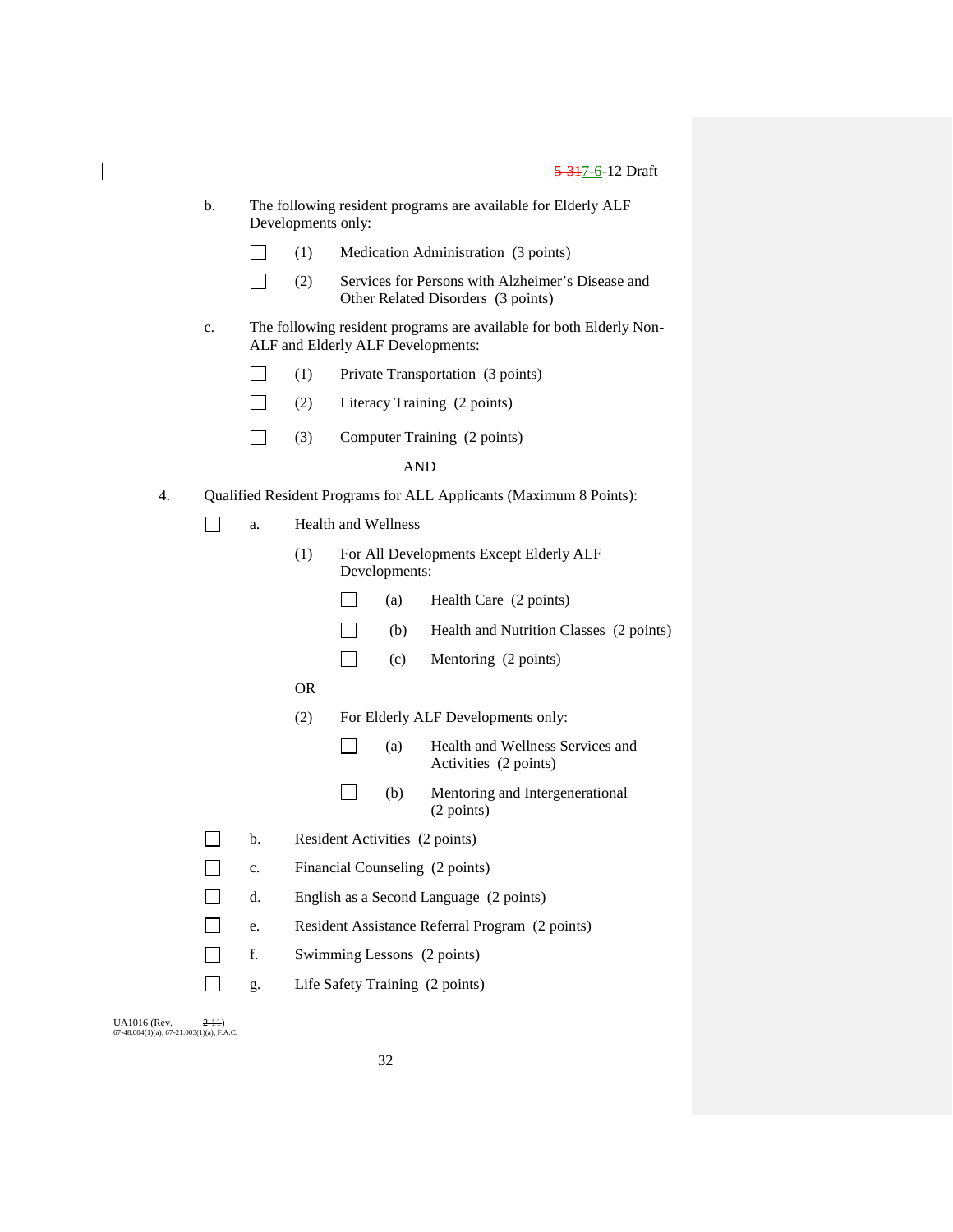| G. |              |                      | <b>HOME Uniform Relocation Act (Applications Requesting HOME)</b>                                                         |                                                                         |
|----|--------------|----------------------|---------------------------------------------------------------------------------------------------------------------------|-------------------------------------------------------------------------|
|    |              |                      | Does any portion of the Development involve rehabilitation work?                                                          | Formatted: Strikethrough                                                |
|    |              |                      | Yes - Complete both questions 2 & 3                                                                                       |                                                                         |
|    |              |                      | No Complete question 3 only                                                                                               |                                                                         |
|    |              |                      | <b>Tenant Relocation Information for Existing Properties:</b>                                                             | Formatted: Strikethrough                                                |
|    | $1_{.}a_{.}$ |                      | Are there any units occupied?                                                                                             | Formatted: Strikethrough                                                |
|    |              |                      | O<br>Yes - Go to question 2. below Complete items b. f.                                                                   | Formatted: Indent: Left: 0", First line: 0"<br>Formatted: Strikethrough |
|    |              |                      | $\bigcirc$<br>No – Go to question 3. below Skip items e. f.                                                               | Formatted: Strikethrough                                                |
|    | 2.           |                      | <b>Tenant Relocation Information for Existing Properties:</b>                                                             |                                                                         |
|    |              | $a_{\cdot}b_{\cdot}$ | How many total units now exist in the development?                                                                        | Formatted: Strikethrough                                                |
|    |              | b.e.                 | How many units are occupied?                                                                                              | Formatted: Strikethrough                                                |
|    |              | $c$ <b>4</b> .       | Based on the income information of each tenant, is permanent<br>relocation (displacement) anticipated during or after the | Formatted: Strikethrough                                                |
|    |              |                      | construction/rehabilitation period?                                                                                       |                                                                         |
|    |              |                      | $\bigcirc$<br>Yes - Number of units affected:                                                                             |                                                                         |
|    |              |                      | $\bigcirc$<br>N <sub>0</sub>                                                                                              |                                                                         |
|    |              | d.e.                 | <b>During rehabilitation, will Wwill temporary relocation of any tenants</b>                                              | Formatted: Strikethrough                                                |
|    |              |                      | be required?                                                                                                              | Formatted: Strikethrough                                                |
|    |              |                      | O<br>Yes - how many tenants will require temporary<br>relocation? ______                                                  |                                                                         |
|    |              |                      | O<br>No                                                                                                                   |                                                                         |
|    |              | e.f.                 | Provide one copy of the required information in a separate notebook<br>entitled "Relocation Documentation."               | Formatted: Strikethrough                                                |
|    | 3.           |                      | Uniform Relocation Act (URA) Acquisition Information (For All<br>Development Categories):                                 |                                                                         |
|    |              | a.                   | Does the Applicant own the Development site as documented in the<br>Site Control section of this Application?             |                                                                         |

UA1016 (Rev. \_\_\_\_\_ <del>2-11</del>)<br>67-48.004(1)(a); 67-21.003(1)(a), F.A.C.

 $\begin{array}{c} \hline \end{array}$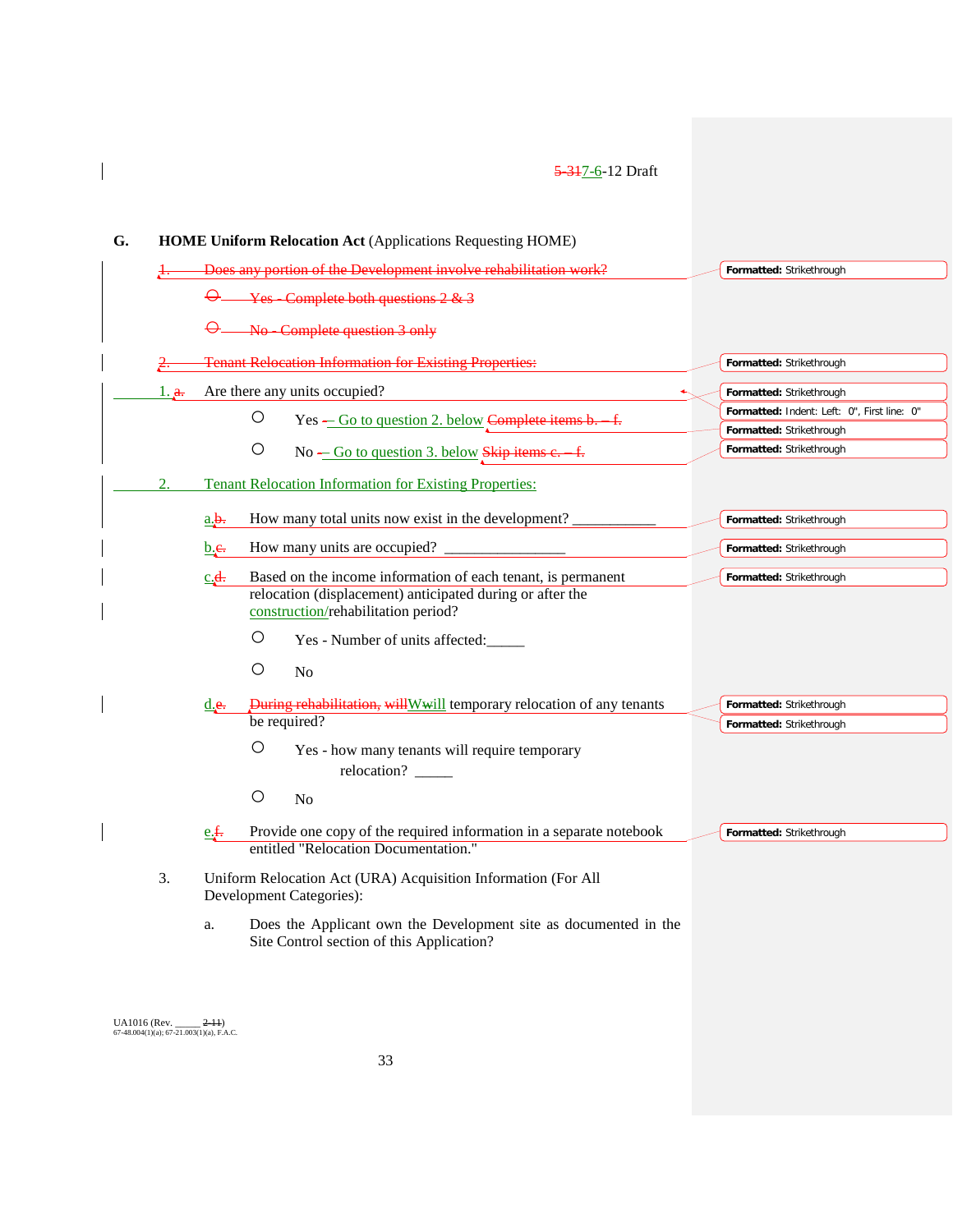- Yes Provide a narrative regarding the acquisition behind a tab labeled **"Exhibit 35-A"** and skip items b. through d. below
- No Answer item b. below
- b. Is Applicant a private company?
	- Yes Provide a copy of the notice provided to the seller behind a tab labeled **"Exhibit 35-B"** and skip items c. and d. below
	- No Answer item c. below
- c. Is Applicant a public (government) Applicant?
	- Yes Answer item d. below
	- No Skip item d. below
- d. Does the Applicant have eminent domain power?
	- Yes Provide a copy of the required notice behind a tab labeled **"Exhibit 35-C"**
	- No Provide the required information behind a tab labeled **"Exhibit 35-C"**

## **H. HOME Certification of Consistency With the Consolidated Plan** (Applications Requesting HOME)

Provide documentation evidencing certification of consistency with Consolidated Plan behind a tab labeled **"Exhibit 35-D".**

#### **I. HOME Other Federal Requirements** (Applications Requesting HOME)

1. Federal Labor Requirements:

Does the Development consist of 12 or more HOME-Assisted uUnits to be constructed under a single contract?

O Yes O No

2. Debarment and Suspension:

Provide the executed Contractor Certification behind a tab labeled "**Exhibit 35-E**"**.**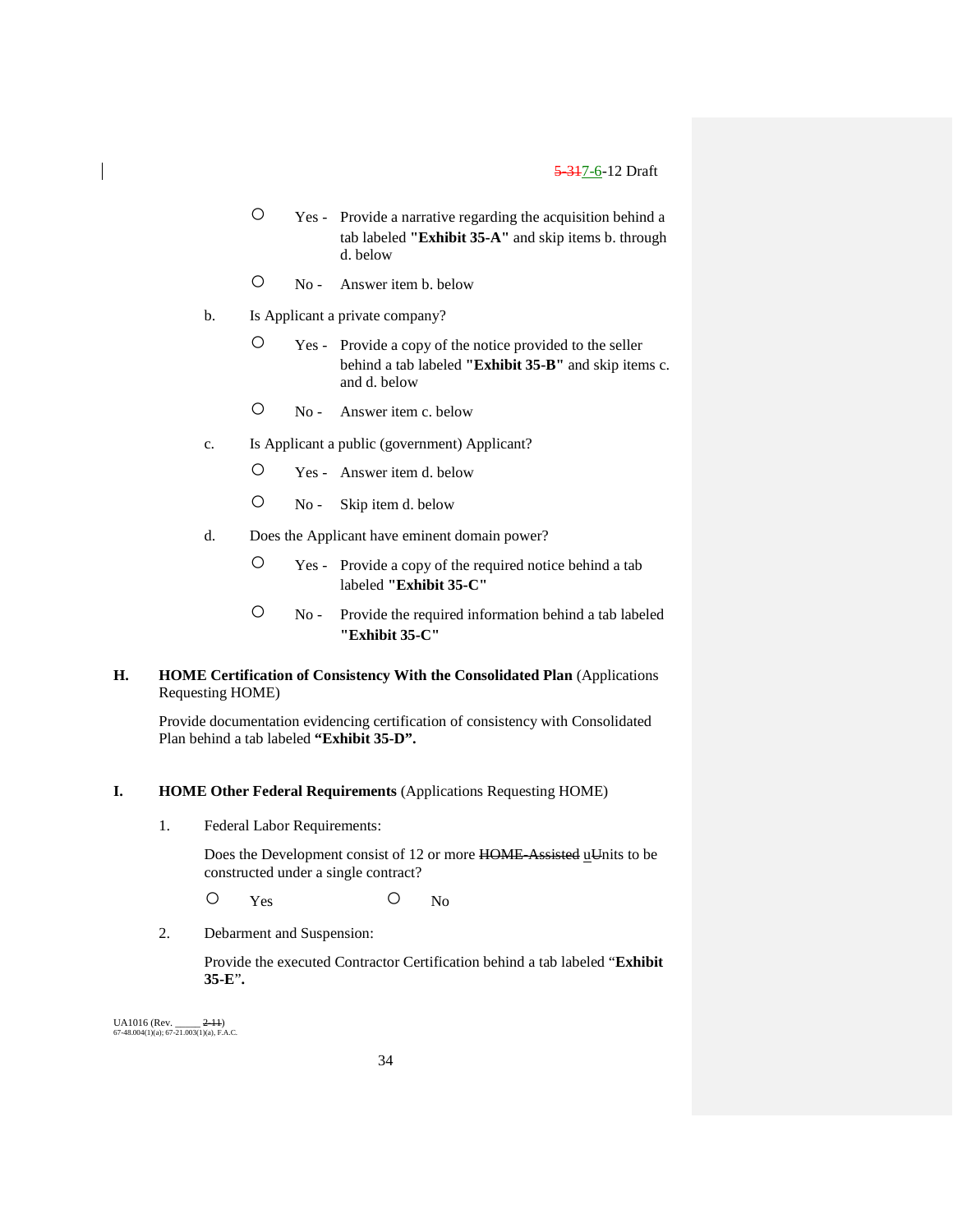- 3. Lead Based Paint:
	- a. Did the Applicant answer "Yes" to question G.1. in this Application?
		- Yes answer item b. below
		- No skip items b. and c. below
	- b. Was the Development to be rehabilitated built before 1978?
		- Yes answer item c. below
		- $O$  No skip item c. below
	- c. Is the Applicant purchasing the property?
		- Yes Provide a copy of the executed Disclosure of Information on Lead Based Paint and Lead Based Paint Hazards form behind a tab labeled "**Exhibit 35-F**".
		- No
- 4. Match:

List the amount of each source of Match and provide the required documentation behind a tab labeled **"Exhibit 35-G"** :

| a. | Source(s)                  |  |
|----|----------------------------|--|
|    |                            |  |
|    |                            |  |
|    |                            |  |
|    |                            |  |
|    |                            |  |
|    | <b>Total Match Amount:</b> |  |

## **Part IV. Local Government Support**

## **A. Contributions**

1. If the proposed Development does not meet one or more of the criteria listed in the Application Instructions to be eligible for an automatic 5 points, has a Local Government committed to provide a contribution to the proposed Development?

O Yes O No <u>O N/A</u>

If "Yes", provide the following:

a. The applicable Local Government Verification of Contribution form(s):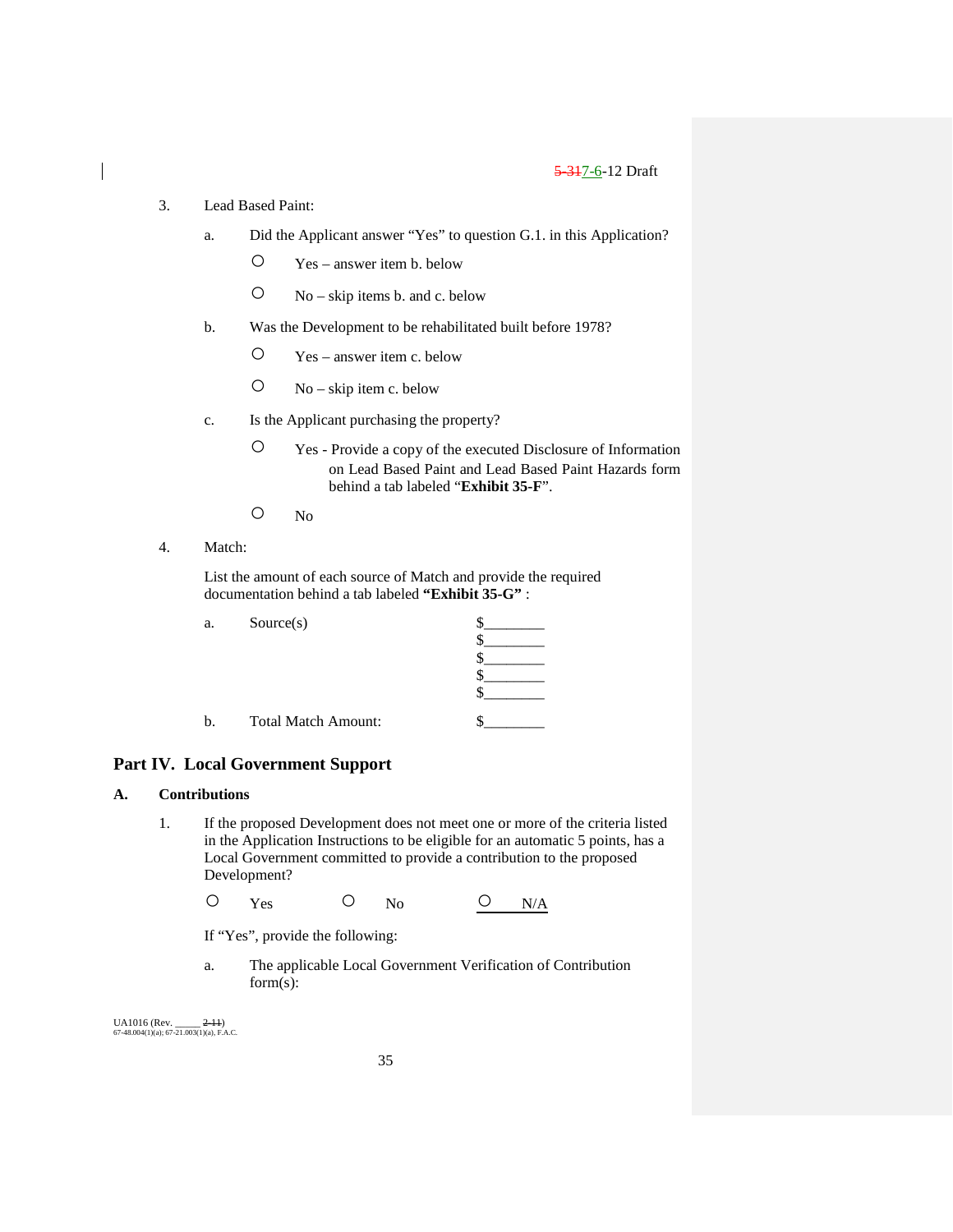- (1) Local Government Verification of Contribution Grant form behind a tab labeled "**Exhibit 36**";
- (2) Local Government Verification of Contribution Fee Waiver form behind a tab labeled "**Exhibit 37**";
- (3) Local Government Verification of Contribution Loan form behind a tab labeled "**Exhibit 38**"; and/or
- (4) Local Government Verification of Contribution Fee Deferral form behind a tab labeled "**Exhibit 39**".
- b. The payment stream for all present value calculations (if contribution consists of a loan or deferred fee) and the calculations by which the total amount of each waiver is determined (if contribution consists of a fee waiver) must be provided behind the applicable exhibit tab.
- 2. For each Local Government contribution the Development will receive:
	- a. Enter the type of contribution (grant, loan, fee waiver or fee deferral) and the value (net present value for loans and fee deferrals) of each contribution:



### **B. Incentives** If the Local Government provides planning efforts for affordable housing, provide a properly completed and executed Verification of Local Government Incentives for Affordable Housing form behind a tab labeled **"Exhibit 40"** indicating the incentives provided by the Local Government. If the Local Government provides an expedited permitting process for affordable housing, provide the Local Government Verification of Affordable Housing Incentives – Expedited Permitting Process for Affordable Housing form behind a tab labeled "**Exhibit 40**". If the Local Government has an on-going and current process for providing contributions to affordable housing properties or developments, provide the Local Government Verification of Affordable **Formatted:** Font: 12 pt, Bold **Formatted:** Strikethrough **Formatted:** Strikethrough **Formatted:** Strikethrough **Formatted:** Strikethrough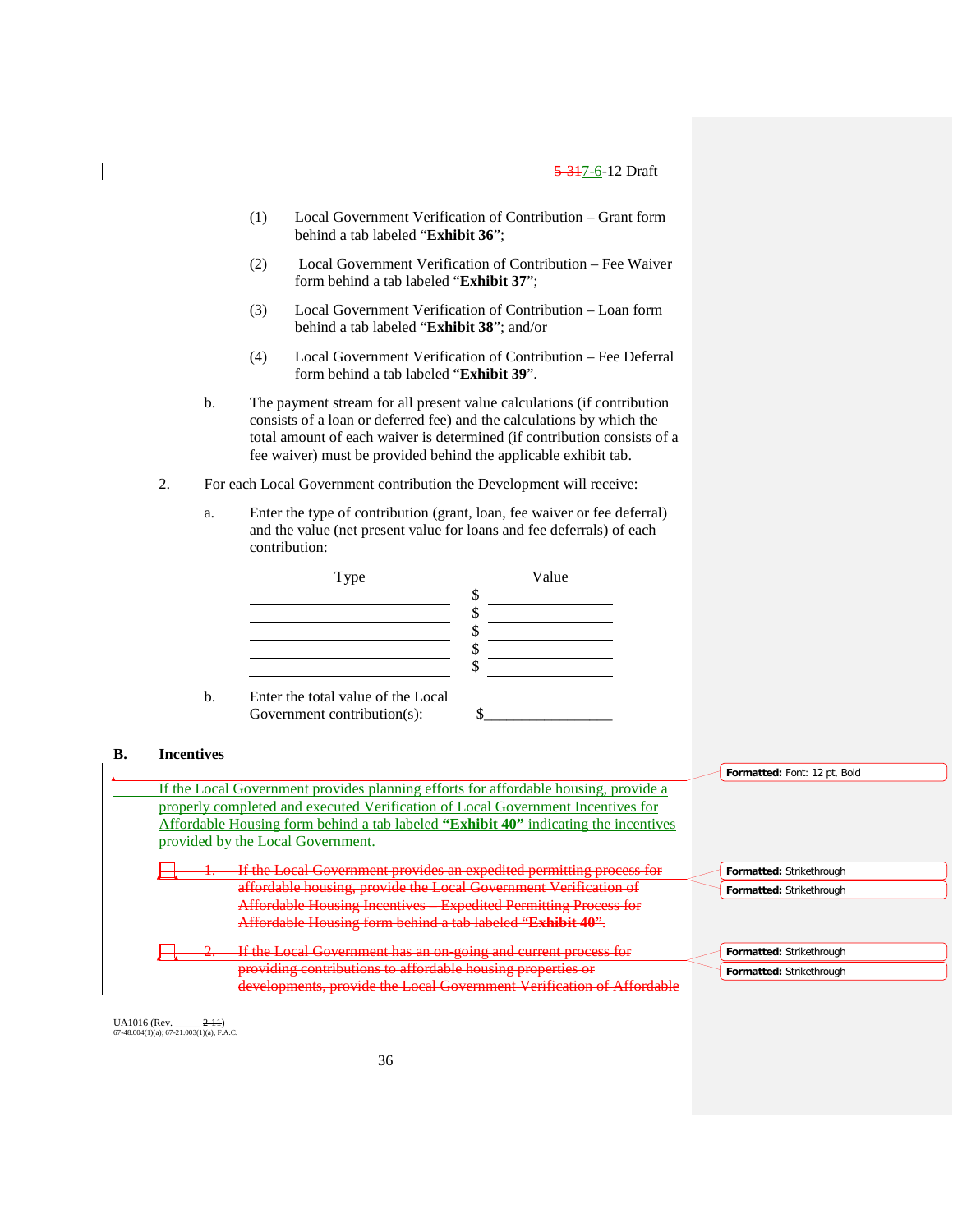|                          | <del>5 31</del> 7-6-12 Draft                                                                                                 |                          |
|--------------------------|------------------------------------------------------------------------------------------------------------------------------|--------------------------|
|                          | Housing Incentives Contributions to Affordable Housing Properties or<br>Developments form behind a tab labeled "Exhibit 41". |                          |
| $\overline{\phantom{a}}$ | If the Local Government currently makes available to affordable housing                                                      | Formatted: Strikethrough |
|                          | properties or developments the modification of fee requirements,                                                             | Formatted: Strikethrough |
|                          | including reduction or waiver of fees and alternative methods of fee                                                         |                          |
|                          | payment, provide the Local Government Verification of Affordable                                                             |                          |
|                          | Housing Incentives Modification of Fee Requirements for Affordable                                                           |                          |
|                          | Housing Properties or Developments form behind a tab labeled "Exhibit                                                        |                          |
|                          | <u>42".</u>                                                                                                                  |                          |
|                          | If the Local Government currently has a process, established by                                                              | Formatted: Strikethrough |
|                          | ordinance, resolution, plan or policy, that requires consideration of the                                                    | Formatted: Strikethrough |
|                          | impact of proposed policies, ordinances, regulations, or plan provisions                                                     |                          |
|                          | on the cost of affordable housing prior to adoption of such policies,                                                        |                          |
|                          | ordinances, regulations, or plan provisions, provide the Local                                                               |                          |
|                          | Government Verification of Affordable Housing Incentives Impact of                                                           |                          |
|                          | Policies, Ordinances, Regulations or Plan Provisions on Cost of                                                              |                          |
|                          | <b>Affordable Housing Properties or Developments form behind a tab</b>                                                       |                          |
|                          | <del>labeled "<b>Exhibit 43</b>".</del>                                                                                      |                          |
|                          |                                                                                                                              |                          |

# **Part V. Financing**

# **A. Funding:**

1. Funding Request:

| Tax-Exempt Multifamily Bonds       |              |
|------------------------------------|--------------|
| Taxable Multifamily Bonds          |              |
| Competitive HC (annual amount)     |              |
| Non-competitive HC (annual amount) | $\mathbb{S}$ |
| HOME                               |              |

## 2. Other Funding:

a. If a PLP loan has been awarded for this Development, provide the following information:

|    | Corporation File #                                               |  | <b>Amount of Funding</b> |  |  |  |
|----|------------------------------------------------------------------|--|--------------------------|--|--|--|
|    |                                                                  |  |                          |  |  |  |
| b. | Other Corporation funds that will be incorporated as a source of |  |                          |  |  |  |

financing for the proposed Development:

Corporation Program Corporation File Amount of Funding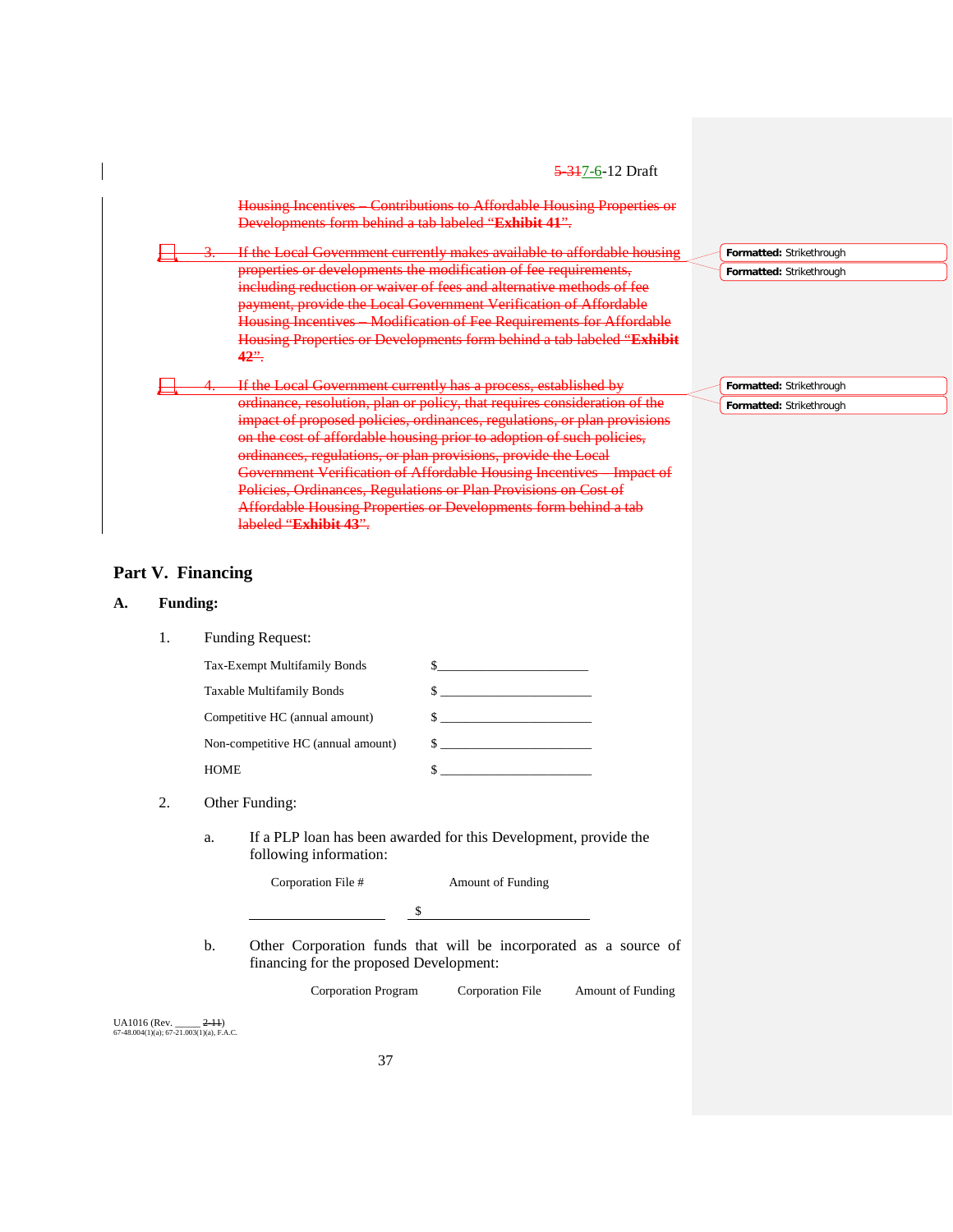|     | <b>SAIL</b>         |  |
|-----|---------------------|--|
| (2) | Tax-Exempt MMRB     |  |
| (3) | Non-competitive HC  |  |
| (4) | <b>Taxable MMRB</b> |  |
|     | <b>EHCL</b>         |  |

c. If tax-exempt multifamily bonds issued by an entity other than the Corporation or a County Housing Finance Authority will be used to finance this construction, provide the following information:

| (tax-exempt multifamily bond source) | (tax-exempt multifamily bond amount) |
|--------------------------------------|--------------------------------------|

d. If the proposed Development will be assisted with funding under the United States Department of Agriculture RD 514/516 Program, RD 515 Program, and/or the RD 538 Program, indicate the applicable program(s) below and provide the required documentation behind a tab labeled "**Exhibit 44**".

RD 514/516 □ RD 515 □ RD 538

**Formatted:** Strikethrough

| B. | <b>Finance Documents</b> |
|----|--------------------------|
|----|--------------------------|

All Applicants must complete the Development Cost Pro-Forma, the Detail/Explanation Sheet, if applicable, the Construction or Rehab Analysis, and the Permanent Analysis.

All Applicants must complete and attach the Commitment to Defer Developer Fee form, if applicable, behind a tab labeled "**Exhibit 45**".

\_\_\_\_\_\_\_\_\_\_\_\_\_\_\_\_\_\_\_\_\_\_\_\_\_\_\_\_\_\_\_\_\_\_\_\_\_\_\_\_\_\_\_\_\_\_\_\_\_\_\_\_\_\_\_\_\_\_\_\_

### **C. MMRB Applicants** (Threshold)

Provide the following information:

 $\Box$ 

1. Credit Enhancer:

Term: \_\_\_\_\_\_\_\_\_\_\_\_\_\_\_\_\_\_\_\_\_ Expected Rating: \_\_\_\_\_\_\_\_\_\_\_\_

OR

2. Private Placement / Name of Purchaser: \_\_\_\_\_\_\_\_\_\_\_\_\_\_\_\_\_\_\_\_\_\_\_\_\_\_\_

Term: \_\_\_\_\_\_\_\_\_\_\_\_\_\_\_\_\_\_\_\_\_ Expected Rating: \_\_\_\_\_\_\_\_\_\_\_\_\_\_\_

Provide the Credit Enhancer's Commitment or Bond Purchaser's Letter of Interest behind a tab labeled "**Exhibit 46**".

#### **D. Non-Corporation Funding Commitment(s)**